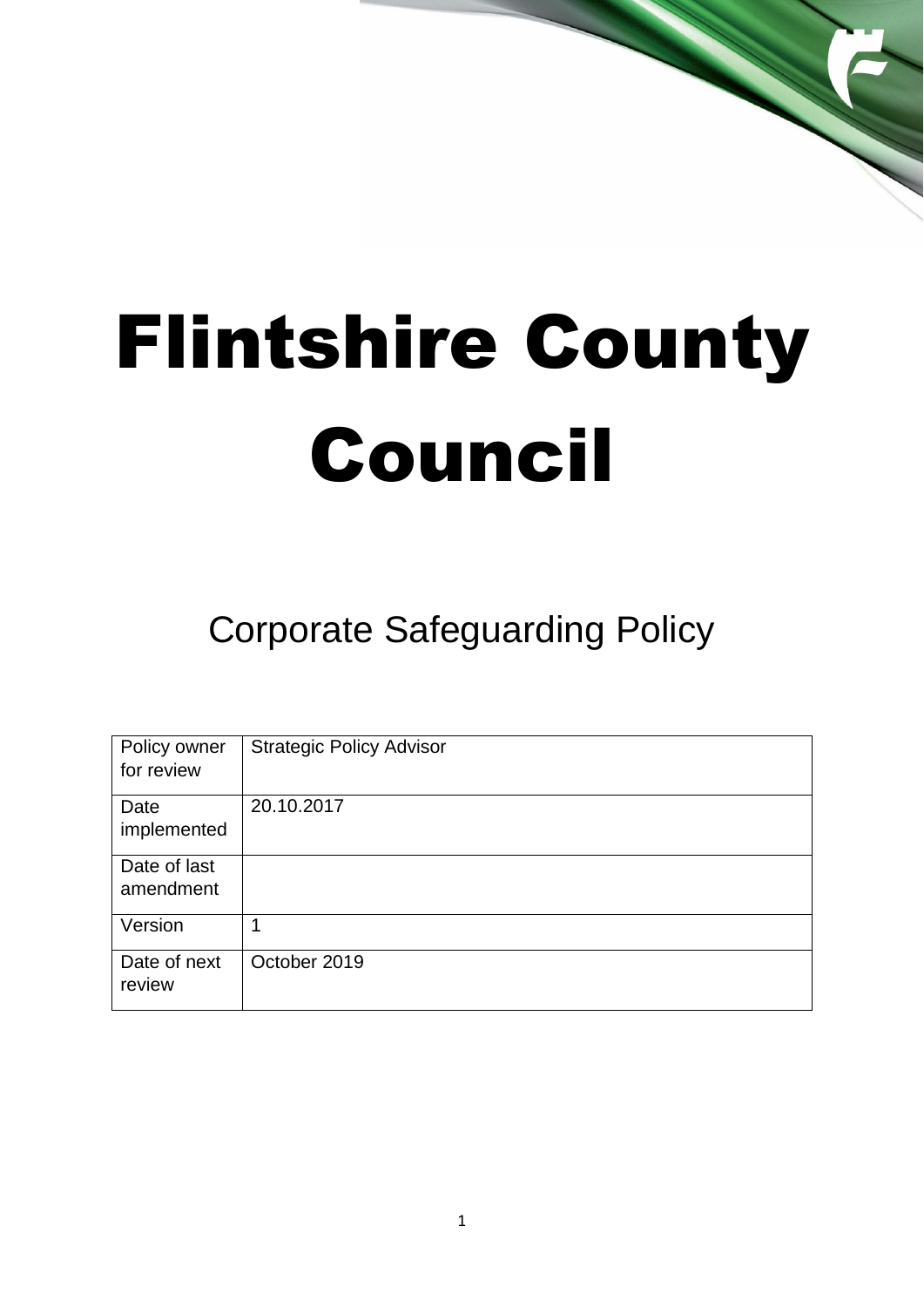## Flintshire County Council Corporate Safeguarding Policy

### **Contents**

| 1.0<br>Introduction |                                     |                                                           | 3                                      |
|---------------------|-------------------------------------|-----------------------------------------------------------|----------------------------------------|
| 2.0                 | <b>Legislative Context</b>          |                                                           | 3                                      |
| 3.0                 | <b>Objectives and Principles</b>    |                                                           | 4                                      |
| 4.0                 | <b>Roles and Responsibilities</b>   |                                                           | 5                                      |
| 5.0                 | Role of elected members             |                                                           | 8                                      |
| 6.0                 | <b>Referral Process</b>             |                                                           | 9                                      |
| 7.0                 | Communication                       |                                                           | 11                                     |
| 8.0                 | Corporate Governance Arrangements   |                                                           | 11                                     |
| 9.0                 | Reporting, Monitoring and Reviewing |                                                           | 12                                     |
| Appendix 1          |                                     | Legislation                                               |                                        |
| Appendix 2          |                                     | Signs of Abuse and Modern<br>Slavery                      |                                        |
| Appendix 3          |                                     | Code of conduct and safe working<br>practices             |                                        |
| Appendix 4          |                                     | <b>Good Practice Guidelines for</b><br>Councillors        |                                        |
| Appendix 5          |                                     | Terms of Reference Corporate<br><b>Safeguarding Panel</b> |                                        |
| Appendix 6          |                                     |                                                           | <b>Measuring Impact and Monitoring</b> |
|                     |                                     |                                                           |                                        |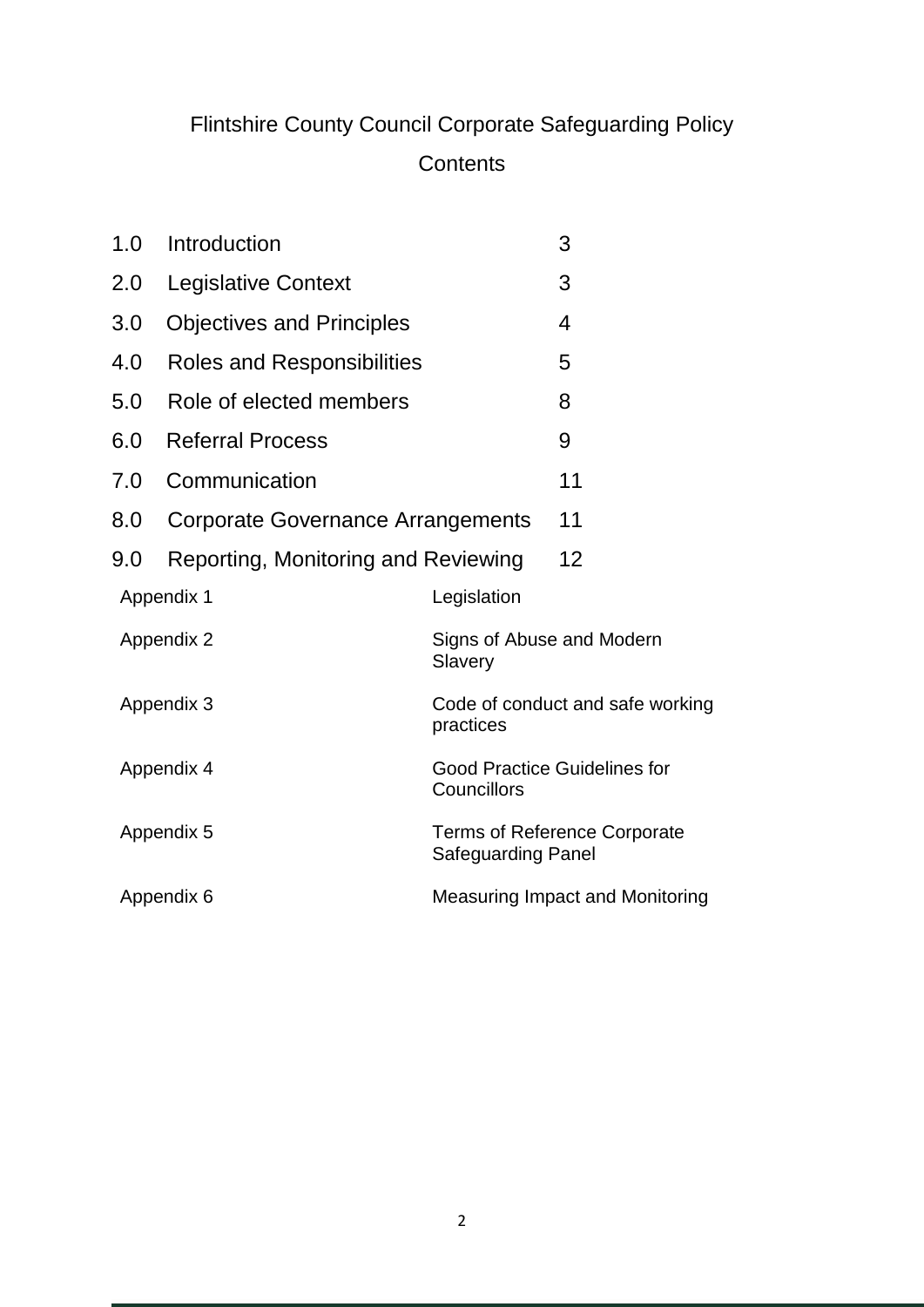#### **1.0 Introduction**

1.1 Safeguarding adults, young people and children is a priority for the Council; the Council take seriously its responsibilities to keep people safe. The Corporate Safeguarding Policy provides a framework for all Council services to safeguard and protect children and adults. This document outlines Flintshire County Council's policy on identifying and responding to concerns regarding the safeguarding and protection of children and adults.

1.2 "Safeguarding" is a wider concept than the protection of children and adults and deals with the promoting of: ‐

- Physical, emotional and mental health
- Protection from harm and neglect
- Education, training and leisure
- Contribution to society
- Social and economic well-being

It includes everything a Council can do to keep people safe, including minimising the risk of harm and accidents, taking action to tackle safety concerns and ensuring people grow up and live in safe circumstances.

1.3 Keeping children and adults safe is everyone's business, we all share a responsibility both corporately and individually to safeguard and promote the welfare of children and adults and protect them from others who may abuse them. Whilst Social Services is the lead Service for dealing with enquiries regarding allegations /concerns that children and adults may be suffering significant harm, everyone has a responsibility to safeguard the welfare of children, young people and adults whatever the role of the individual.

1.4 All Council employees, elected members, contractors and volunteers who come into contact with children or vulnerable adults in the course of their work have a duty of care to safeguard and promote their welfare and to work to prevent, detect and report neglect and abuse. This policy applies to Flintshire County Council employees, councillors, volunteers and organisations commissioned to provide services on behalf of the Council. It also applies to organisations who receive grants from the Council.

1.5 Schools are required to develop their own Safeguarding policies to include their own employees, contractors and volunteers.

#### **2.0 Legislative Context**

2.1 The Council's responsibilities to keep adults and children safe is set out in a variety of legislation and Codes of practice, these are set out in Appendix 1. The policy is supported by the following internal policies and procedures:

[Customer Service Policy](http://www.flintshire.gov.uk/en/PDFFiles/Customer-Services/Compliments,-Concerns--Complaints-Policy.PDF)

[Diversity and Equality Policy](http://infonet.flintshire.gov.uk/en/Policies-Forms-and-Procedures/Policies/Diversity-Equality-Policy.aspx)

[Disclosure and Barring Service \(DBS\) policy](http://infonet.flintshire.gov.uk/en/Policies-Forms-and-Procedures/Policies/DBS-Policy.aspx)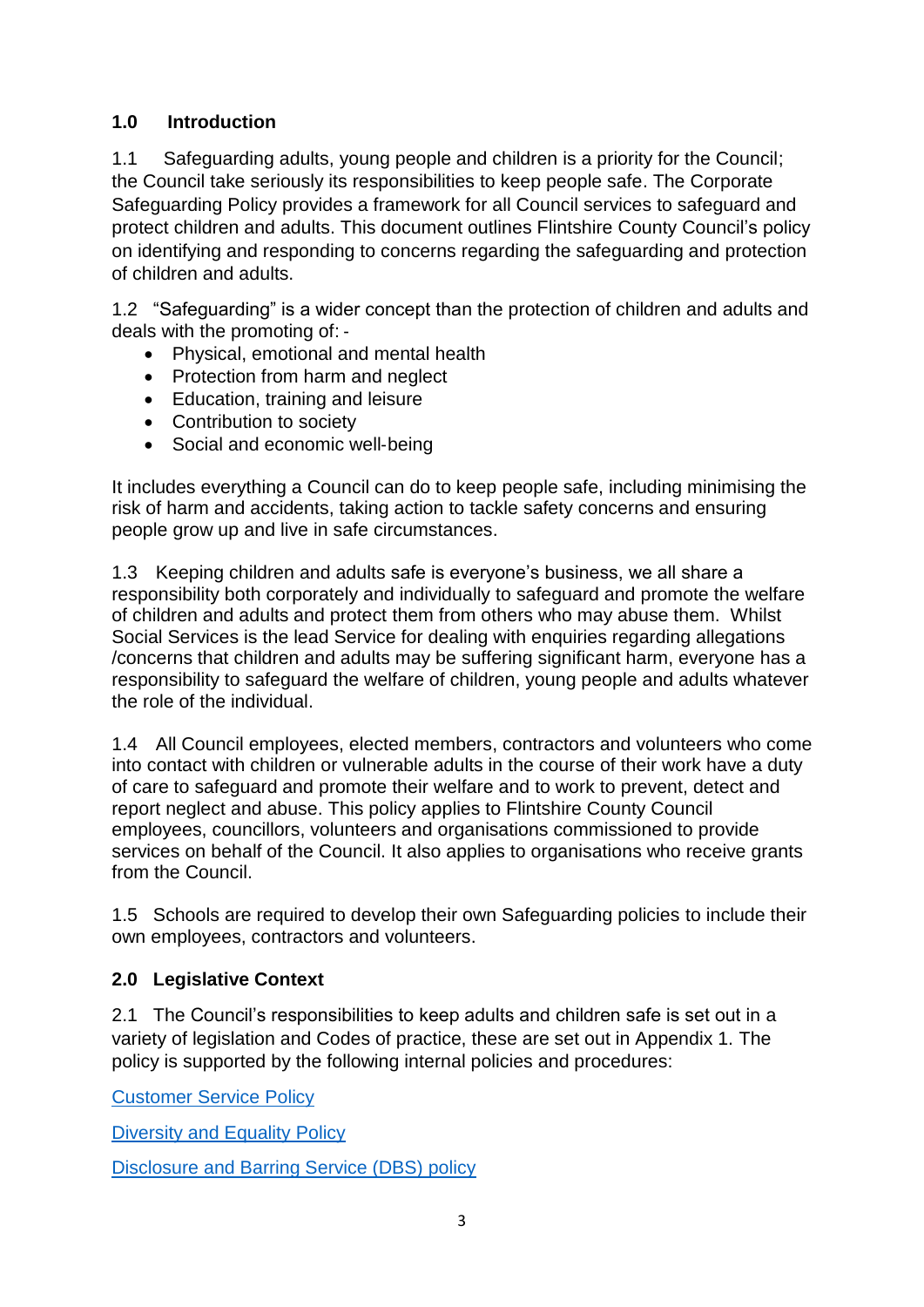[Internet Usage Policy](http://infonet.flintshire.gov.uk/en/Policies-Forms-and-Procedures/Policies/ISMS-Internet-Usage.aspx)

Managing Inappropriate Behaviour Policy

[Recruitment and Selection Policy](http://infonet.flintshire.gov.uk/en/Policies-Forms-and-Procedures/Policies/Recruitment-Selection-Policy.aspx)

Safeguarding Policy (Schools)

Safe Texting Policy

[Social media Policy](http://infonet.flintshire.gov.uk/en/Policies-Forms-and-Procedures/Policies/Social-Media-Policy.aspx)

[Whistle blowing Policy](http://infonet.flintshire.gov.uk/en/Policies-Forms-and-Procedures/Policies/Whistleblowing-Policy.aspx)

#### **3.0 Objectives and Principles of this policy**

- 3.1 The following are the objectives of the Safeguarding Policy and Guidelines: ‐
	- To provide a framework to prevent, detect and report neglect and abuse.
	- Ensure that appropriate steps are implemented to deal with any allegation or concern.
	- To ensure Services are planned or delivered in a way which safeguards children and adults.
	- Employees are able to conduct themselves safely.
	- To highlight how Flintshire County Council undertakes its legal commitments in the field of safeguarding children and adults.
	- To give assurance to members of the public, service users, councillors, employees and people working on behalf of the Council that there are clear arrangements in place to safeguard and protect children and adults.
	- To provide Council employees and councillors with clear guidelines to identify when a child or adult may be at risk of harm.

3.2 The principles underpinning this policy and its application are:

- We believe that every child and adult (whatever their background, culture, age, disability, sex, ethnicity, religious belief, marital status, sexual orientation and transgender status) has a right to participate in a safe society without any violence, fear, abuse, bullying, exploitation and discrimination.
- We believe every child and adult has the right to be protected from harm, exploitation and abuse.
- We will put the welfare of children and adults at the heart of our policies and procedures.
- We will work closely in partnership with children, their parents, carers and adults and other agencies to safeguard and promote the welfare of children and adults.
- We will respect the rights, wishes, feelings and privacy of children and adults by listening to them and minimising any risks that may affect them.
- We will invest in preventative work and early intervention and try to avoid situation where abuse or allegations of abuse or harm may occur.
- We want to ensure a working environment where our employees feel confident to raise any concerns about any perceived malpractice within the Council.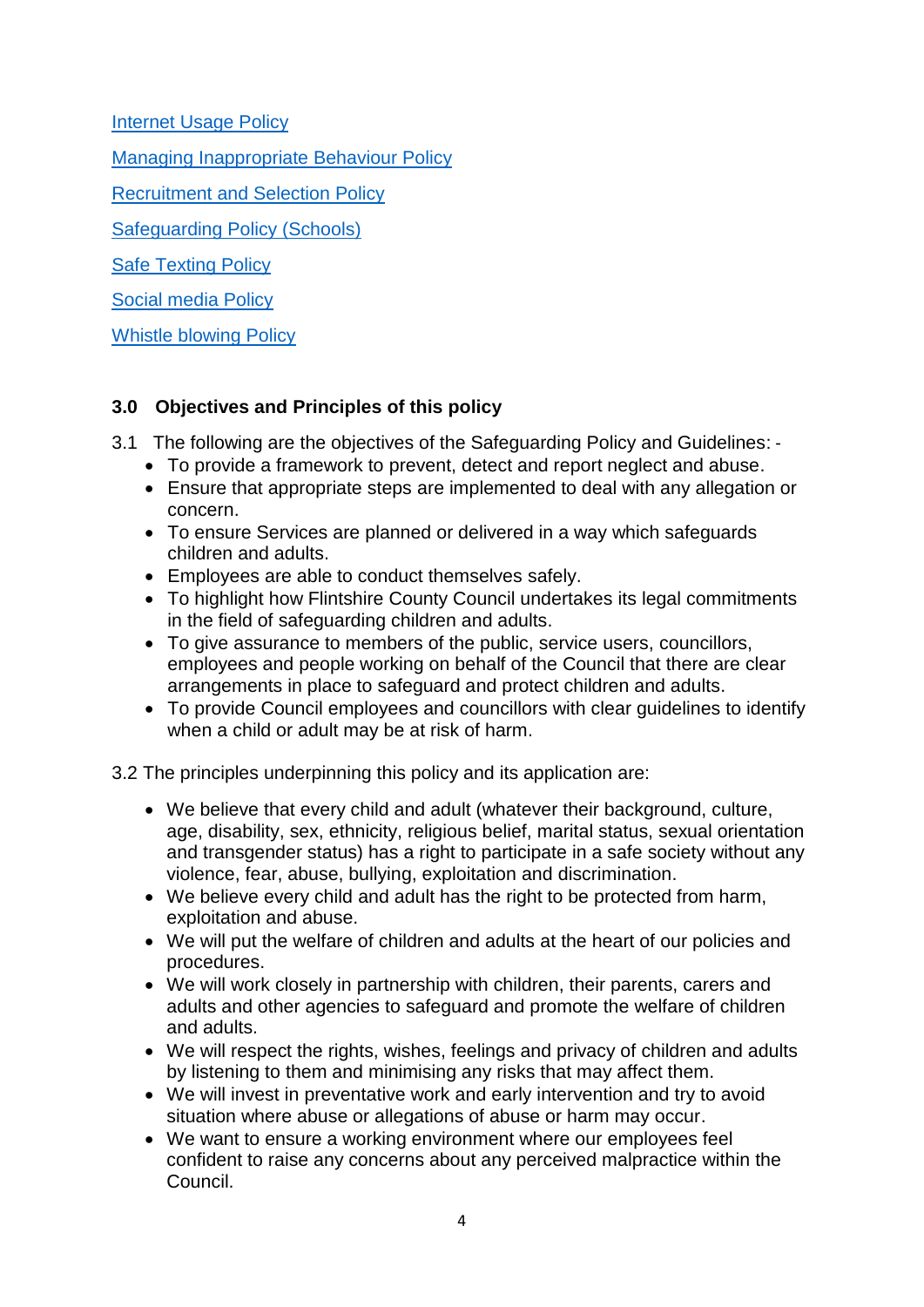#### **3.3 Outcomes**

We will measure the effect regularly and achieve the following high level outcomes:

- There is a clear understanding amongst employees, councillors, partner agencies and others working on behalf of the Council of the policies and guidelines for safeguarding children and adults.
- Robust corporate and service procedures are in place to ensure compliance with the policy.
- There will be consistency between this policy and the all-Wales procedures and associated local protocols for safeguarding children and adults.
- Employees and councillors attend appropriate safeguarding training.
- Children and adults are safeguarded.

#### **4.0 Roles and Responsibilities**

4.1 Every councillor, every employee, every volunteer and every contracted service provider has a responsibility to adhere to the procedures and guidance set out in this policy. By following the correct procedures and guidance, it is possible to ensure that the appropriate steps are implemented to deal with any allegation or concern, services are planned and delivered in a way which safeguards children and adults and employees are able to conduct themselves safely.

4.2 Every Portfolio within the Council has a key role to play and has to take full ownership of safeguarding. Every Portfolio needs to understand where safeguarding issues are most likely to arise in their particular service and ensure that employees receive appropriate training and are aware of this policy.

4.3 The Chief Executive has the general responsibility for ensuring that there is an effective safeguarding policy and procedures for children and adults in place and that they are implemented. However, there are some key officers who have specific responsibilities for safeguarding.

4.4 **Chief Officer Social Services, Statutory Director (Social Services)**  In line with the Code of Practice on the Role of Directors of Social Services under Part 8 (Social Services Functions) of the Social Services and Well‐being (Wales) Act 2014, the Chief Officer Social Services is responsible for the following:

- Safeguarding children and adults at risk of abuse or neglect is everyone's responsibility. However, the director of social services must show leadership to ensure effective safeguarding arrangements are in place both within the local authority and by relevant partners.
- The director of social services must oversee and report to councillors, on a consistent basis, regarding the operation, monitoring and improvement of child and adult safeguarding systems within the local authority.
- Defined arrangements with other officers within the local authority, particularly the head of adult services and head of children services, must be clear in relation to delegation and reporting arrangements related to safeguarding issues.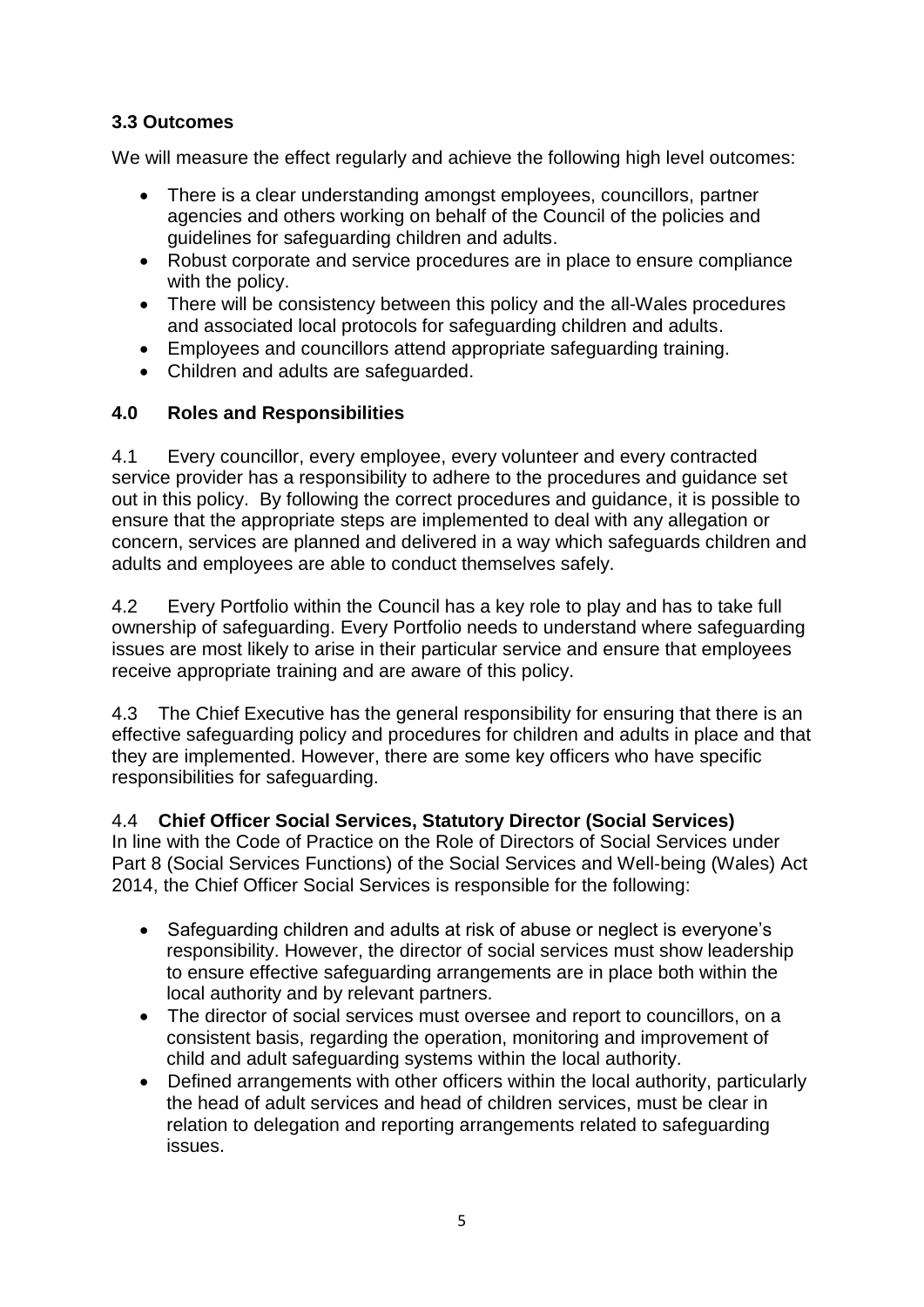- Both Safeguarding Children Boards and Safeguarding Adult Boards must include a representative with a sufficient level of seniority from each local authority within the Board's area. This includes, but is not limited to, the director of social services. In the absence of the director, another officer who is acceptable to the director and of sufficient seniority may attend in their place.
- Each partner has equal responsibility for the exercise of functions of Safeguarding Boards, rather than being a specific local authority function. The director of social services must support effective partnership working and ensure safeguarding duties are effectively discharged collaboratively by Safeguarding Boards. These include in relation to:
	- o contributing to the review and development of policies and procedures to safeguard children and adults at risk;
	- o raising awareness of abuse, neglect and harm in a Board's area;
	- o regularly reviewing the effectiveness of local safeguarding measures;
	- o undertaking and ensuring lessons are learnt from Child Practice Reviews and Adult Practice Reviews;
	- o disseminating information about safeguarding best practice and learning;
	- o ensure practitioners across all safeguarding partners are receiving or have access to appropriate safeguarding training; and
	- o ensuring there are effective, understood and publicised arrangements for the reporting of children and adults suspected of being at risk of abuse or neglect.

Whilst every employee has a responsibility to safeguard and promote the welfare of children and adults, the Chief Officer, Social Services, is the Senior Officer in the Council with the final and indivisible accountability for this.

#### 4.5 **Chief Officer, Education and Youth**

The Chief Officer, Education and Youth, is jointly responsible for chairing the Corporate Safeguarding Panel alongside the Chief Officer, Social Services.

Key tasks of the Chief Officer- Education and Youth include working to:

- improve the well-being of children and young people in the area;
- safeguard and promote the welfare of children and young people;
- ensure effective working between Public Service Board partners;
- promote strategic change for children and young people in the area;
- create a collaborative culture for decision making and improving performance; and
- promote the values of the United Nations Convention on the Rights of the Child.

#### **4.6 Designated Safeguarding Lead within each Portfolio**

Every Portfolio within the Council will be required to nominate a "Designated Safeguarding Lead" who will be responsible for:

 being familiar with national safeguarding legislation (such as Safeguarding Children: Working Together under the Children Act 2004); the Council's Corporate Safeguarding Policy; the All Wales Child Protection Procedures and the Policy and Procedure for the Protection of Vulnerable Adults.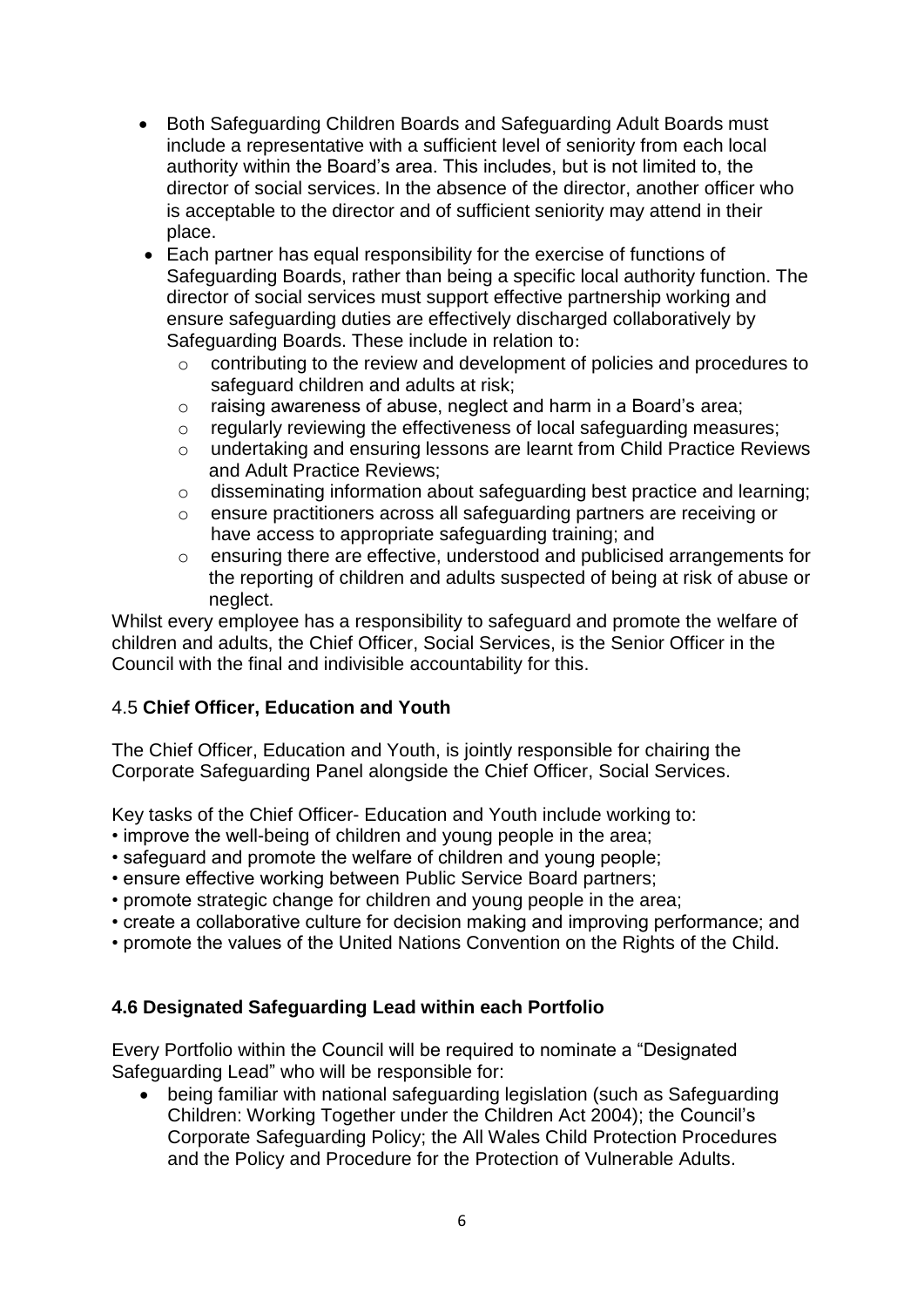- representing their Service on the Council's Corporate Safeguarding Panel and contributing to the business of the Panel as required.
- attending the relevant training and development activities for "Designated Safeguarding Leads".
- ensuring all employees within their area have had the relevant information / training;
- ensuring that safeguarding remains a 'live' issue within the service.
- co-ordinating a service wide assessment and audit of safeguarding practice and processes.
- keeping abreast with key developments within national, regional and local fora that have a safeguarding element e.g. North Wales Safeguarding Board activities and developments.
- raising relevant issues at the Corporate Safeguarding Panel.

| <b>Portfolio</b>                      | <b>Contact</b>                      |  |
|---------------------------------------|-------------------------------------|--|
| <b>Community and Enterprise</b>       | <b>Katie Clubb</b>                  |  |
| <b>Corporate Services</b>             | Fiona Mocko/Karen Armstrong         |  |
| <b>Education and Youth</b>            | <b>Claire Sinnott/Claire Homard</b> |  |
| <b>Organisational Change 1</b>        | <b>Kate Leonard</b>                 |  |
| <b>Organisational Change 2</b>        | Gill Chapman                        |  |
| People and Resources                  | <b>Sharon Carney</b>                |  |
| <b>Planning and Environment</b>       | Siân Jones                          |  |
| <b>Social Services</b>                | Neil Ayling/Jane Davies/Jayne       |  |
|                                       | <b>Belton</b>                       |  |
| <b>Streetscene and Transportation</b> | <b>Kate Wilby</b>                   |  |

The Designated Safeguarding Lead for each Portfolio are as follows:

#### **4.7. Chief Officers**

4.7.1 All Chief Officers, through their Management Teams, will be jointly responsible for ensuring that all the statutory requirements in terms of safeguarding and promoting the welfare of children and adults receive due consideration. This includes the quality, content and frequency of training provided and maintaining sufficient employee training records.

4.7.2 All Chief Officers must ensure that their employees are appropriately checked through the Disclosure and Barring Service (DBS) procedures and that employees conform to the DBS policy and guidelines for Safeguarding Children and Adults. All Chief Officers must ensure that records are kept of every check that is made by the Disclosure and Barring Service.

4.7.3. All Chief Officers are will ensure that employees are aware of this policy and receive appropriate safeguarding training.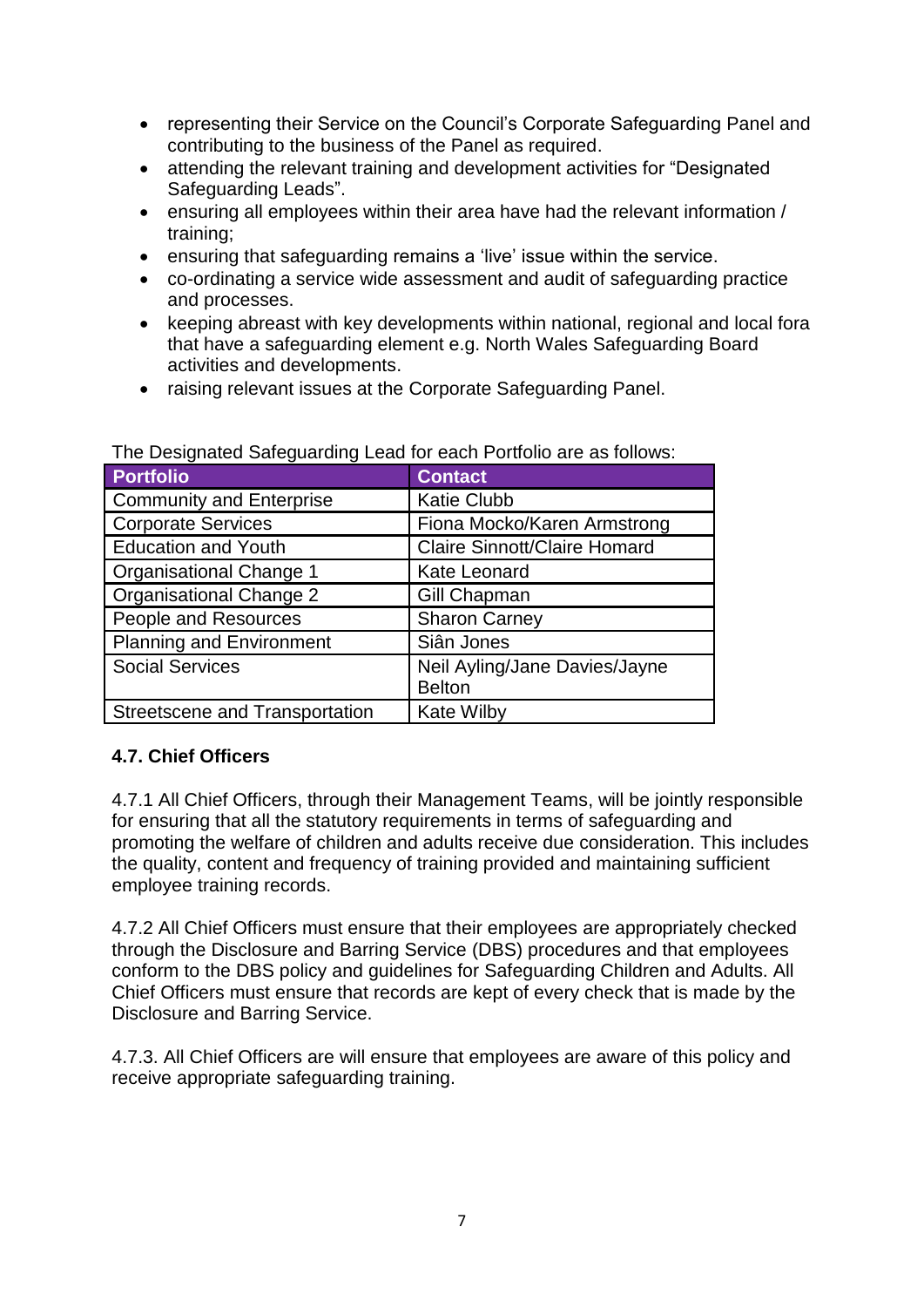#### **4.8 Line Managers**

Every Line Manager is responsible for ensuring that the employees for whom they are responsible receive the training which they need, proportionate to their responsibilities. A Training Strategy will be prepared setting out which employees should receive safeguarding training and to what level. A priority will be the training of Designated Safeguarding Lead in each Portfolio.

#### **4.9 Employees and Volunteers**

All employees and volunteers are responsible for undertaking their duties in a manner which safeguards and promotes the welfare of children and adults. They must also act in a way which protects them against false allegations of abuse as far as possible and in accordance with this policy. They must bring issues of concern regarding the safety and welfare of children and adults to their manager who will notify Social Services. It is not an individual's responsibility to decide whether a person has been abused or not- it is the responsibility of Social Services to coordinate investigations.

#### **4.10 Contractors, Sub-contractors or other Organisations funded by or on behalf of Flintshire County Council**

Contractors, sub-contractors or other organisations funded by or on behalf of the Council are responsible for arranging checks through the Disclosure and Barring Service and the Independent Safeguarding Authority. They are also responsible for ensuring that their employees comply with regulatory and contractual arrangements relating to safeguarding children and adults. Some organisations are also required to undertake an annual self-assessment of safeguarding arrangements, and to report outcomes, as part of contract monitoring arrangements. It is expected that this will apply to more organisations over time. Contractors are also responsible for informing relevant managers of the Council about any concerns they may have and to refer any adult or child protection concerns.

4.11 A copy of "Signs of Abuse and Modern Slavery" is attached in Appendix 2 and the "Code of Conduct and Safe Working Practices" at Appendix 3.

#### **5.0. Role of Elected Members**

5.1 It is a requirement that every councillor attends training on safeguarding children and adults. A register will be kept of those attending and this will be reported as part of the performance monitoring arrangements co-ordinated by the Corporate Safeguarding Panel. The training will raise awareness amongst Flintshire councillors of this policy and guidelines and increase their understanding of the safeguarding procedures which exist within the Council and ensure that they recognise signs of abuse and know how to refer concerns to Social Services.

5.2 The Cabinet Member for Social Services and the Cabinet Member for Corporate Management will be standing members of the Corporate Safeguarding Panel.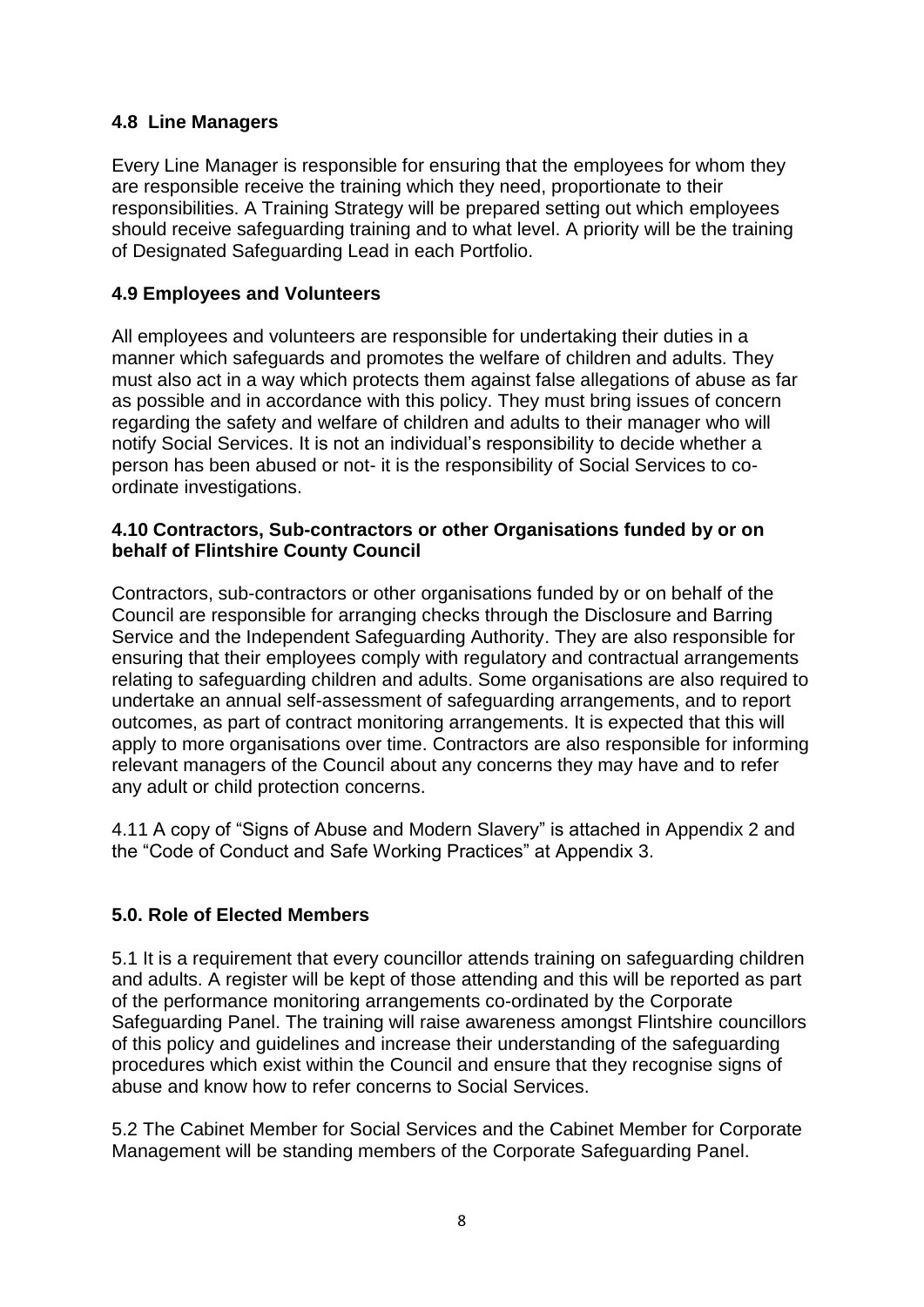5.3 Members of the Corporate Resources and Overview Scrutiny Committee will receive information regarding the work of the Corporate Safeguarding Panel through the Annual Report. This will provide an opportunity for Members to scrutinise and challenge the Corporate Safeguarding Panel. Members of the Scrutiny Committee will receive information regarding the work programme of the Corporate Panel, the progress against this work programme and the main messages stemming from the performance management arrangements. The observations of the Scrutiny Committee will steer and influence the priorities of the Corporate Safeguarding Panel's work programme.

5.4 A copy of the "Good Practice Guidelines for Councillors- Safe Contact with Children and Vulnerable Adults" is in Appendix 4.

#### **6.0. The Referral Process**

#### 6.1. Recognition and Referral

Suspicion about abuse may take the form of 'concerns' rather than 'known facts'. Safeguarding concerns can arise in many different contexts, including when they are already known to Social Services. While concerns will not necessarily trigger an investigation, they help to build up a picture, along with concerns from other sources, which may indicate that the individual may be suffering harm.

6.2 Allegations of potential abuse against a colleague, carer, volunteer, agency or any other individual must be reported to Social Services. Employees with concerns regarding the safety of an individual, or the behaviour of a colleague towards children or an adult or who receive allegations of potential abuse against a colleague, carer, volunteer or agency should inform their manager who will notify Social Services. Councillors should report concerns direct to Social Services.

6.3 Concerns should be shared with Social Services as soon as a problem, suspicion or concern about a child or adult becomes apparent, and certainly within 24 hours. This will ensure the risks are managed and appropriate action is considered. It is not an option to 'wait and see' or to dismiss the concern as not relevant. Failure to report suspicions / allegations of harm or abuse in a timely or appropriate manner will be treated seriously and may be investigated in accordance with the Council's disciplinary policy. Sharing the right information, at the right time, with the right people, is fundamental to good practice in safeguarding children and adults. The employee should keep a written record:

- What was observed
- What was heard
- What was disclosed / said to you
- Date incident took place
- Time incident took place
- People involved
- Location
- Sign and date record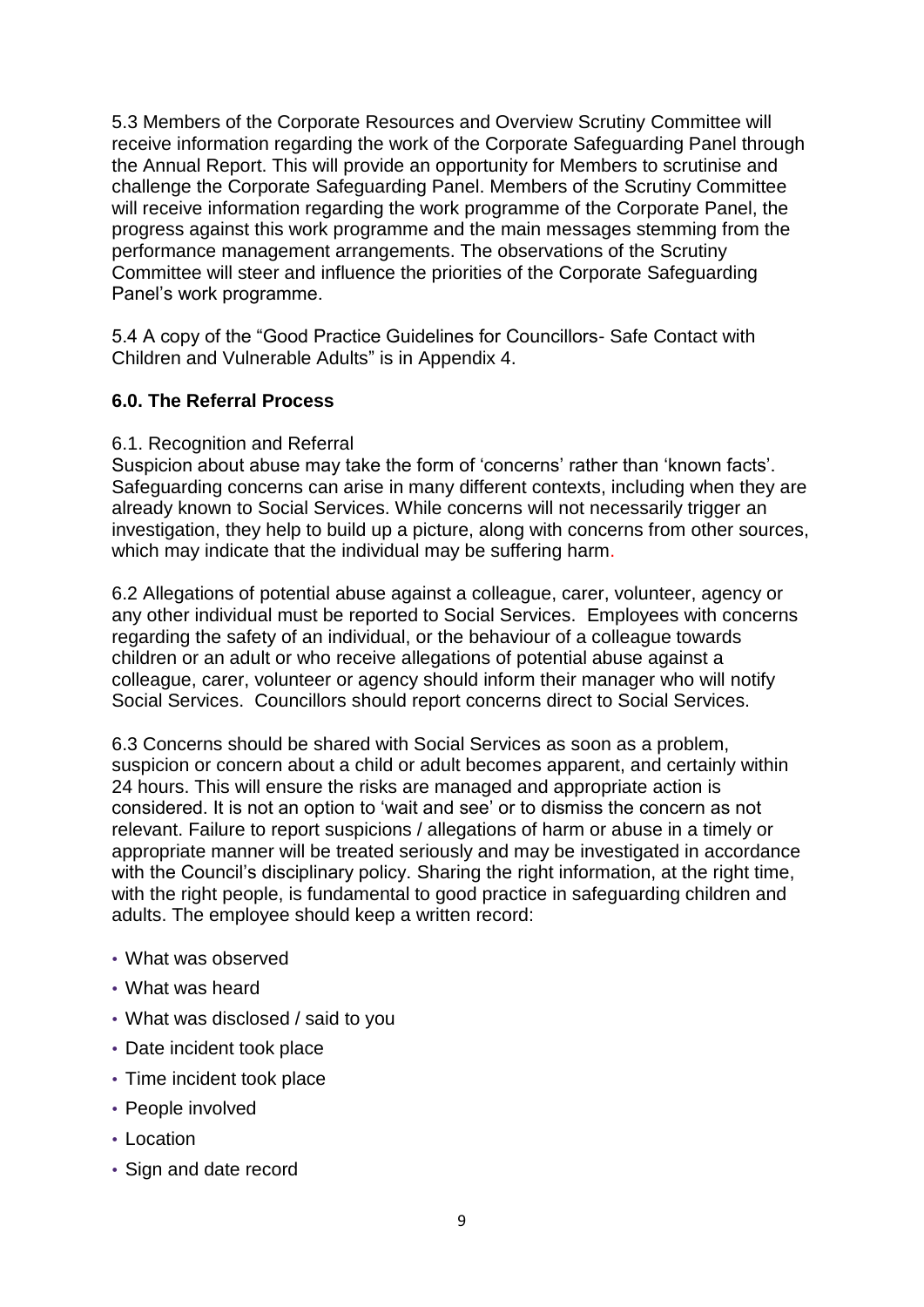This record should be stored in line with the Data Protection Act. Further information on recording is set out in Appendix 5

6.4 Social Services contact details:

**[Children](http://www.flintshire.gov.uk/en/Resident/Social-Services/Child-Protection.aspx)**- During office hours contact Social Services on 01352 701000

**[Adults](http://www.flintshire.gov.uk/en/Resident/Social-Services/Adult-Safeguarding.aspx)** - During office hours contact Social Services on 01352 803444

Outside of office hours, please telephone the Duty Social Worker on: 0345 0533116

Contact the police directly if it is believed that a crime has been committed. Telephone 101 or 999 in an emergency

6.5 Social Services will follow their own internal procedures on receipt of a referral to ensure that the right agencies and people investigate the abuse and that the adult or child is safe.

6.6 Employees must **not**

- investigate or ask leading questions
- agree to keep it a secret or promise confidentiality- but should give assurances that information will be shared on a need to know basis only so that the matter can be investigated in order to keep other children/adults safe
- touch or clear away evidence
- make assumptions or offer alternative explanations
- contact the alleged abuser
- talk to other employees, councillors, friends or service users about the information that has been shared with you.

#### **The Police must be contacted immediately if the child or adult is in danger.**

6.7 Any employees affected by safeguarding issues should in the first place speak to their line manager. Help and support is available from Occupational Health; this service can be accessed by a self- referral or manager's referral. Employees can contact Social Services Duty Team on the above number if they feel they are a victim of abuse. All calls will be treated confidentially.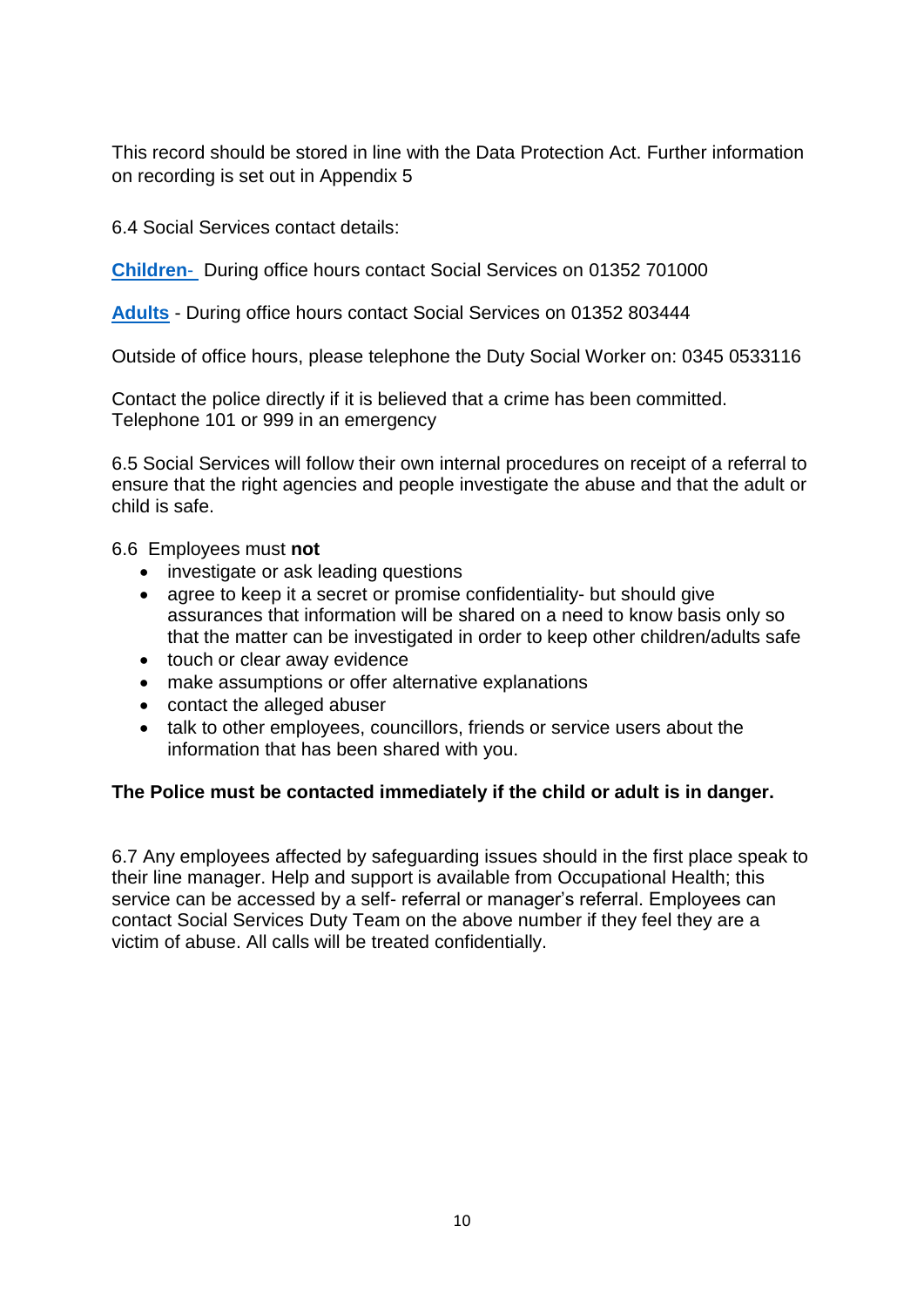

#### **7.0. Communication**

7.1 The Corporate Safeguarding Panel will develop an annual communication plan to raise awareness and understanding of safeguarding both internally and externally to ensure employees recognise the signs of abuse and neglect and know how to report concerns. Key safeguarding messages will be disseminated to the workforce following meetings of the Corporate Safeguarding Panel.

7.2 This policy will be cascaded widely to all employees and relevant partners.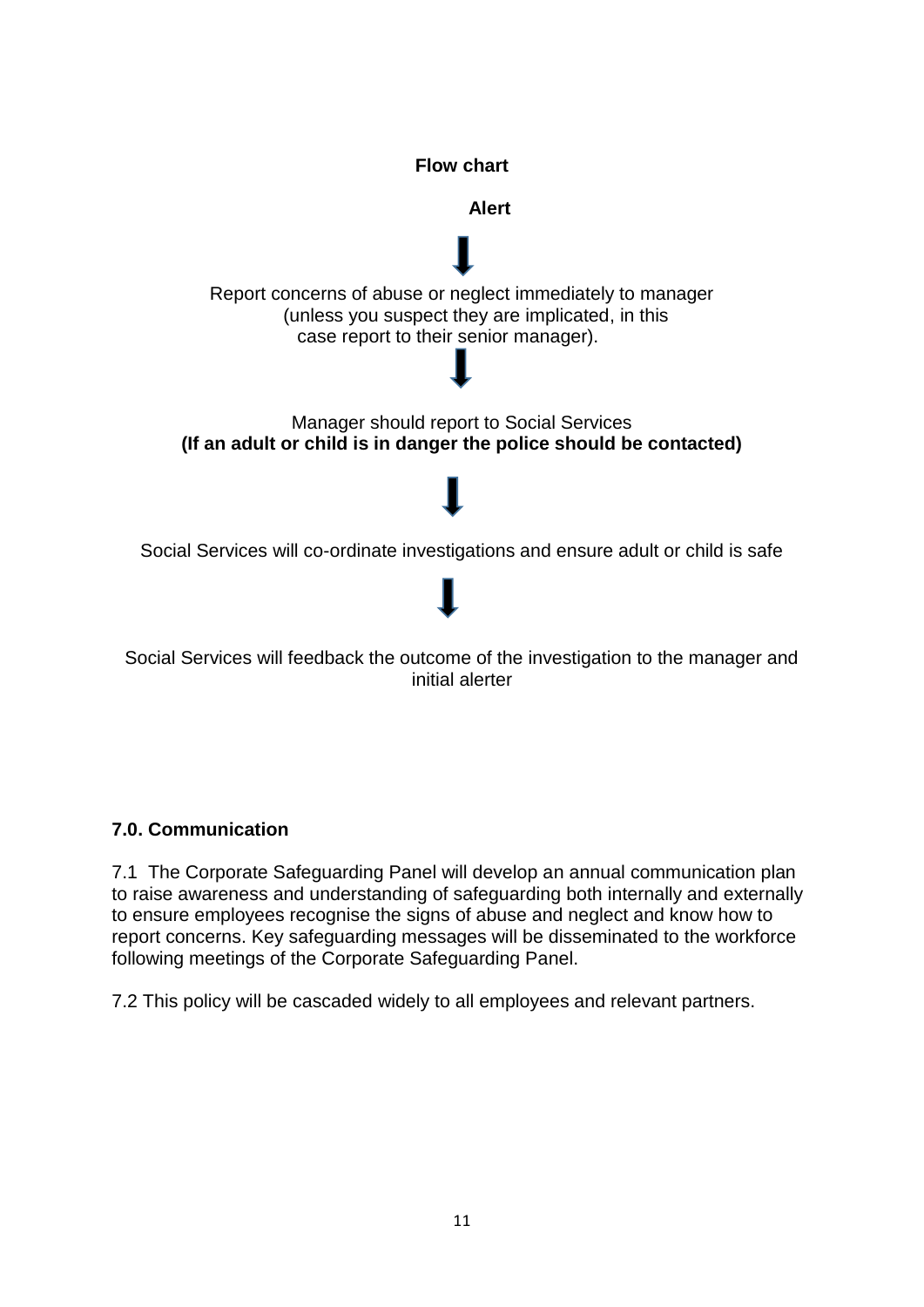#### **8.0 Corporate Governance Arrangements**

#### 8.1 **Corporate Safeguarding Panel**

The purpose of the Safeguarding Panel is to

- ensure that "Safeguarding" is everybody's business in every Service within the Council working on the premise that "Safeguarding" is a wider concept than the protection of children and adults and deals with the promotion of:
	- Physical, emotional and mental health;
	- Protection from harm and neglect;
	- Education, training and leisure;
	- Contribution to society
	- Social and economic well-being.
- ensure that the Council has in place, and is operating, effective management and assurance processes and controls for safeguarding children and vulnerable adults and fulfils its duties corporately and in partnership with other statutory agencies.
- consider matters referred to the Panel within its terms of reference and to drive forward improvements in safeguarding.

The full Terms of Reference for the Corporate Safeguarding Panel is in Appendix 6.

8.2 This Panel will receive information regarding the working practices and procedures of every Service in the Council, providing assurance that the Services are meeting their duties in accordance with the Corporate Safeguarding Policy and Guidelines. In addition, the Panel will receive information regarding the performance management arrangements of every Service, to show that they are discharging their duties in a manner which safeguards children and adults.

8.3 The Corporate Safeguarding Panel will report to Cabinet on an annual basis. Every Cabinet Member will receive assurance from the Panel, that a clear work programme is in place and that the Council's policies and procedures are robust in the safeguarding field. In the Annual Report, there will also be an opportunity for the Corporate Safeguarding Panel to highlight any obstacles or concerns they may have in terms of the response or performance of any Portfolio in the Council. Any lessons from Adults/ Child Practice Reviews will also be identified to Cabinet as part of the Annual Report. Safeguarding will also be included within quarterly Improvement Plan reports.

8.4 The Chief Officer Team will also receive the annual report, with more frequent reporting as and when required. This provides assurance to the Chief Executive that safeguarding is receiving its due attention within the Council.

8.5 The Panel complements the role of the Regional Adult/ Children Safeguarding Children Board. These focus on ensuring that robust multi-agency arrangements are in place to safeguard children and vulnerable adults and that key partners have appropriate safeguarding systems in place. The role of the Flintshire Corporate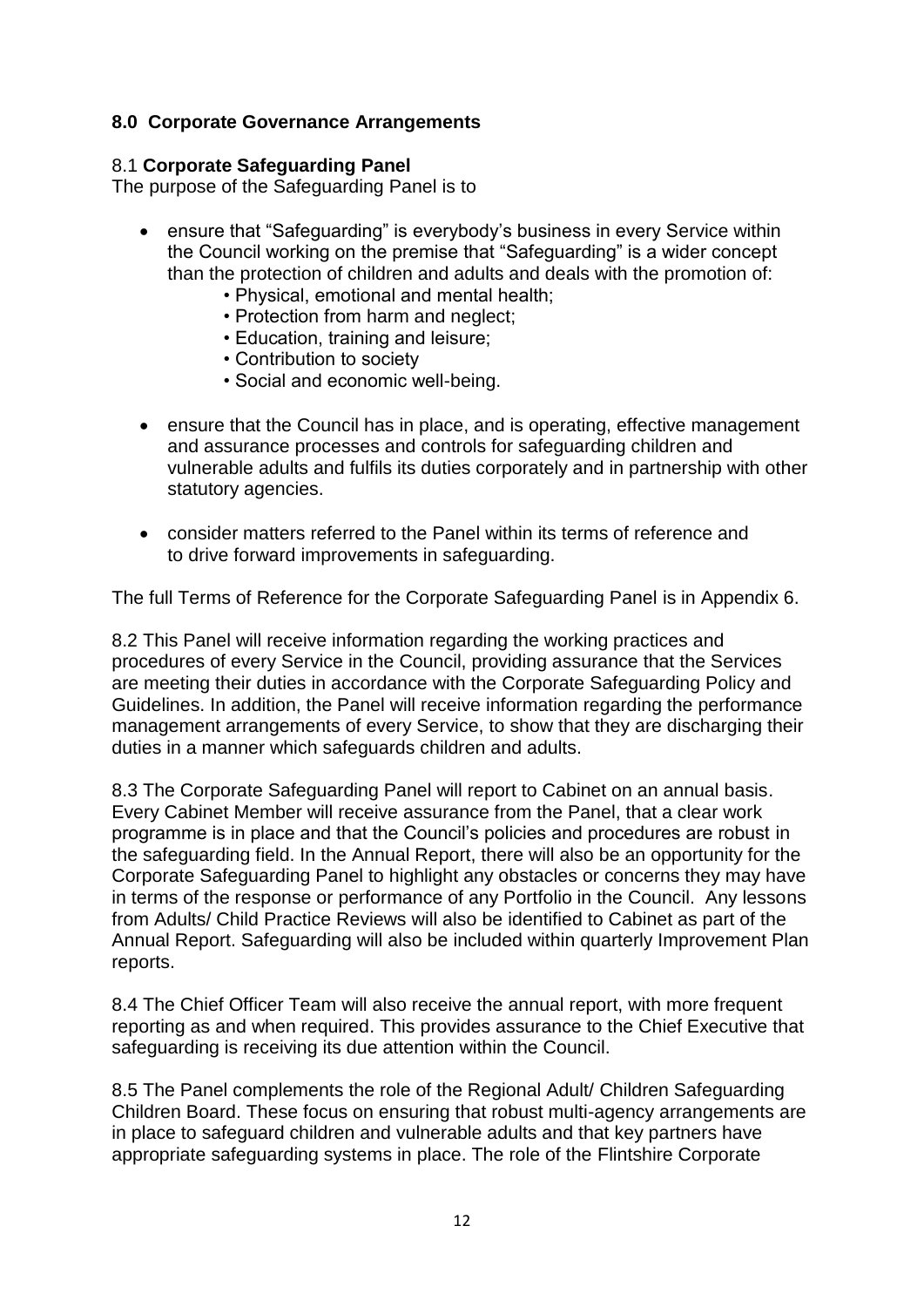Safeguarding Panel is to ensure effective oversight of safeguarding across the wide range of services which the Council provides and commissions.

#### **9.0. Reporting, Monitoring and Reviewing**

9.1. The Corporate Safeguarding Panel Annual Report will draw attention to the Council's performance in complying with the Corporate Policy and Guidelines. The Annual Report will be submitted to the Chief Officer Team, the Cabinet and to the Corporate Resources Overview and Scrutiny Committee. In addition, on behalf of the Council as a whole, the Safeguarding Panel will report to the Regional Safeguarding Board as part of requirements under section 28 of the Children Act 2004.

9.2. It is proposed to submit the Annual Report every June. Specific attention will be given initially to the following Performance Indicators. It is anticipated that this dataset will evolve over time to better capture the breadth of safeguarding activity:

- Percentage of employees receiving safeguarding training as they receive induction
- Percentage of councillors attending safeguarding training
- Referral rates from services other than Social Services
- The percentage of adult protection enquiries completed within 7 days
- Percentage of reviews of children on the Child Protection register due in the year that were carried out within the statutory timescales
- Percentage of initial child protection conferences that were due in the year and were held within 15 working days of the strategy discussion
- 9.3. The Corporate Safeguarding Panel will undertake half yearly monitoring and review of relevant performance indicators. The Regional Safeguarding Children Board already receives core data on a regular basis. Any concerns regarding under performance/slippage will be a potential "line of enquiry" in service challenges and will require a clear action plan to respond to the concerns.

This Safeguarding Policy will be reviewed every three years or if any amendments occur in legislation or in consideration of changes in working practices which may stem from incidents or allegations.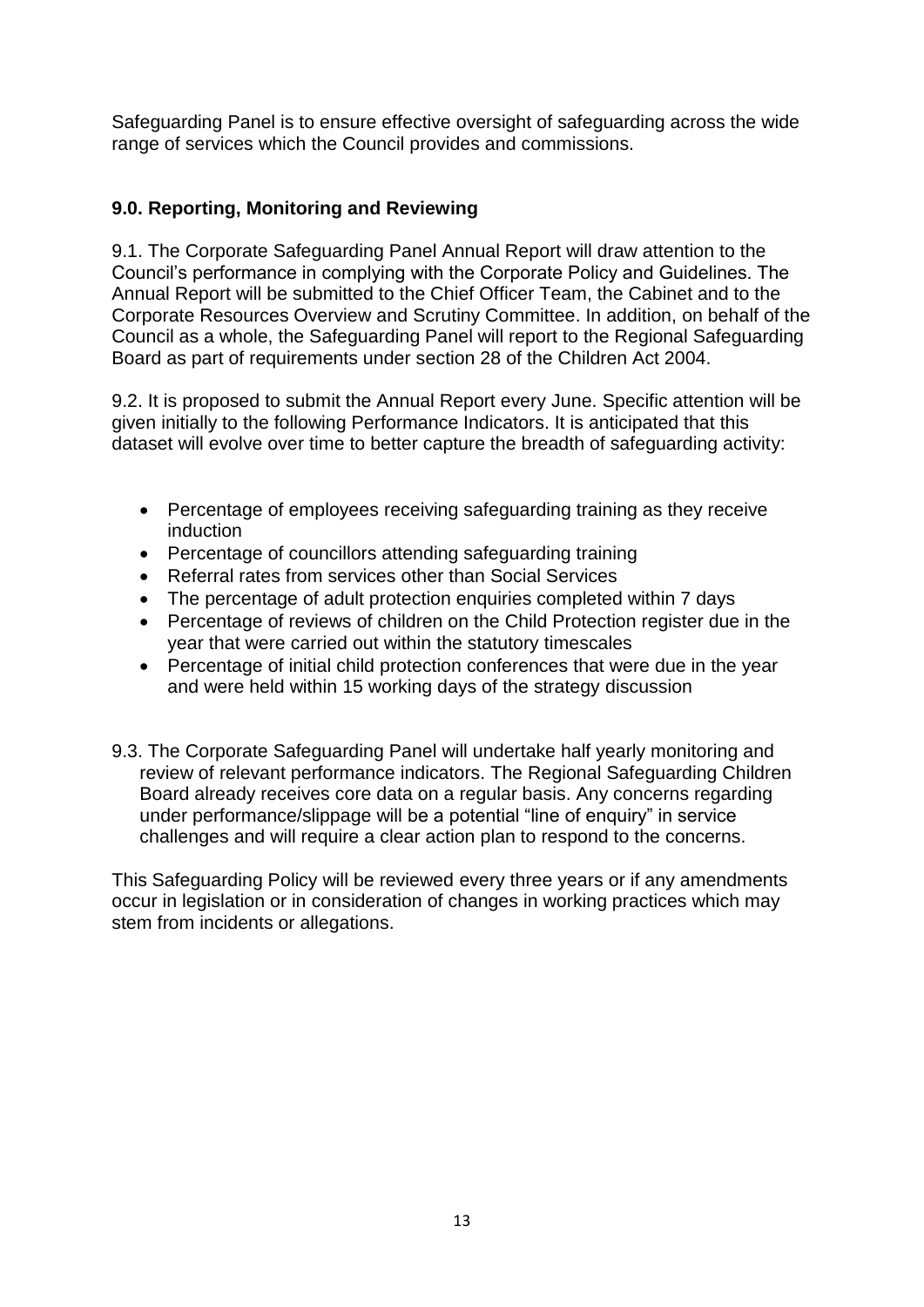#### **Appendix 1**

**Children Act 1989 and 2004 -** places a statutory duty on a range of organisations to make arrangements to ensure that their functions, and services provided on their behalf, are discharged having regard to the need to safeguard and promote the welfare of children.

[Working Together under the Children Act 2004](http://gov.wales/pubs/circulars/2007/nafwc1207en.pdf?lang=en)

The Welsh Assembly Government's "Safeguarding Children: Working Together under the Children Act 2004" provides a framework for Education and Youth Services' safeguarding work and a basis for inter-agency and multi-disciplinary cooperation in referral, assessment, care planning, intervention and review processes. Education and Youth Services must also be compliant with:

• Safeguarding Vulnerable Groups Act 2006: Controlled Activities

• All Wales Child Protection Procedures 2008;

• National Assembly for Wales Circular 34/02 Child Protection: preventing unsuitable people from working with children and young people in the education service; and • Safeguarding Children in Education: WAG circular 05/08.

**All Wales Child Protection Procedures 2008 -** help safeguard children and promote their welfare

**Counter Terrorism and Security Act 2015 -** identifies that children and adults may be vulnerable to ideologies that place them, their families and the general public in danger should they be enticed to act upon extremist beliefs. Identifying individuals at risk of radicalisation and determining what action is necessary to support them is complemented by the 'Channel' multi-agency intervention process which deters continued involvement.

Prevent is one of four strands of the government's counter terrorism strategy and aims to stop people becoming terrorists or supporting terrorism. Prevent works at the pre-criminal stage by using early intervention to encourage individuals and communities to challenge extremist and terrorist ideology and behaviour.

Part 5 of the Act creates a 'general duty on specified authorities, when exercising its functions, to have due regard to the need to prevent people from being drawn into terrorism'. The Council is a specified authority. Safeguarding and promoting the welfare of children and vulnerable adults is central to the implementation of the Prevent strategy.

**Crime and Disorder Act 1998** –this Act places a duty on the Council to ensure that every reasonable step is taken to protect adults and prevent crime and disorder when it undertakes its functions.

**Education Act 2002**- Statutory Guidance Keeping People Safe in Schools, sets out the legal duties that must be followed to safeguard and promote the welfare of children and young people under the age of 18 in schools and colleges.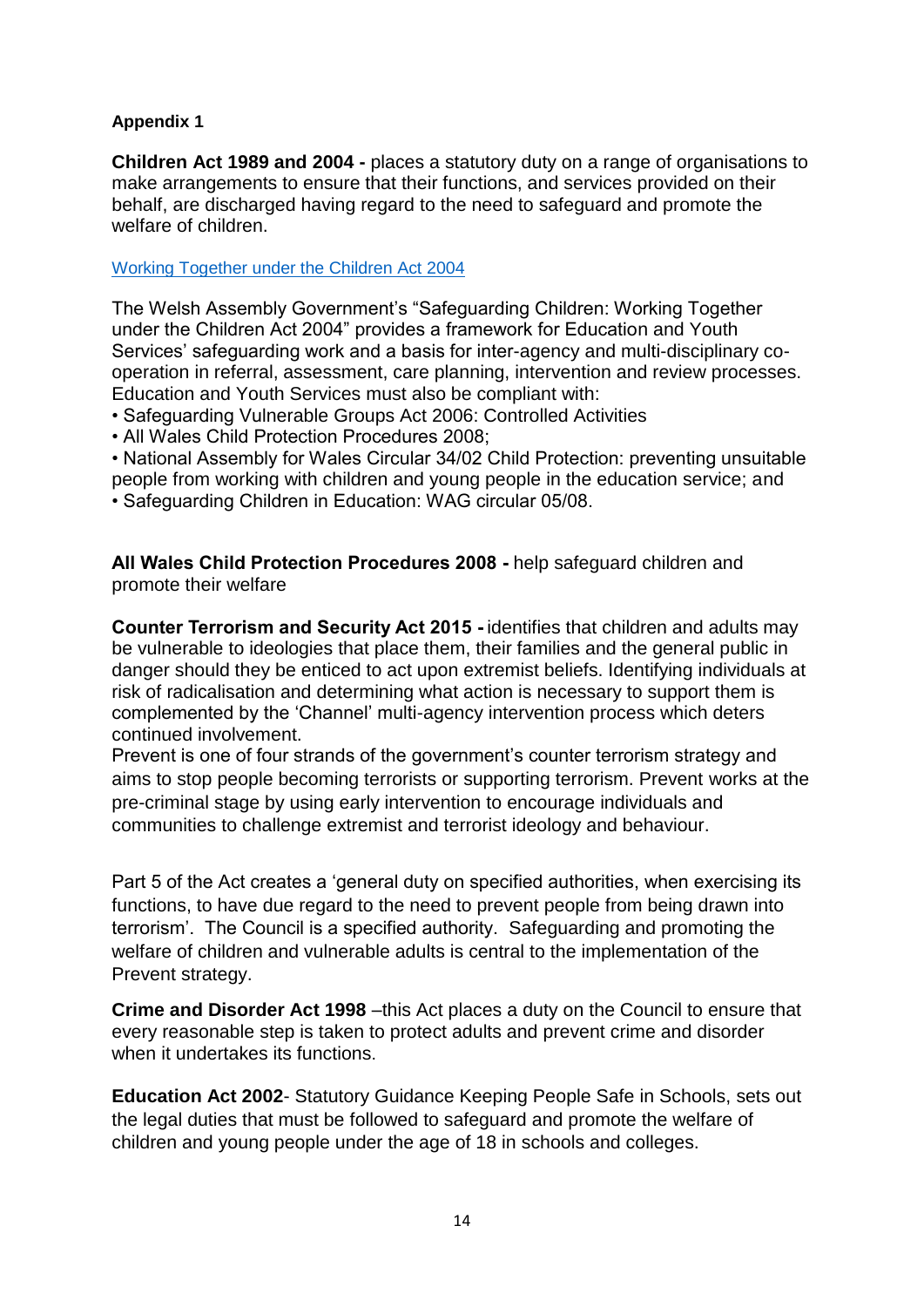**Equality Act 2010-** Protects people from discrimination in employment and wider society. The Act places a duty on public bodies to:

- eliminate discrimination
- advance equality of opportunity
- foster good relations between different people when carrying out their activities

**European Convention Rights of the Child**- is an international treaty to meet the needs of children, the rights in the treaty include protect the child from all forms of physical or mental violence, injury or abuse, neglect or negligent treatment, maltreatment or exploitation

**Human Rights Act 1998-** sets out the fundamental rights and freedoms that everyone in the UK is entitled they include Freedom from torture and inhuman or degrading treatment and Freedom from slavery and forced labour. The Act places legal duties on public authorities to respect human rights in their decisions and actions, they include right right not to be tortured or treated in an inhuman way.

**Licensing Act 2003 -** The Act sets out four licensing objectives which must be taken into account when a local authority carries out its functions. They are:

- 1. the prevention of crime and disorder,
- 2. public safety,
- 3. prevention of public nuisance, and
- 4. the protection of children from harm

**Modern Slavery Act 2015** aims to eradicate modern slavery, which encompasses human trafficking, slavery, forced labour and servitude.

**Social Services and Well Being Act 2014** introduces a strengthened, robust and effective partnership approach to safeguarding. It requires local authorities to arrange preventative services, including in relation to contributing towards preventing people from suffering abuse or neglect. Each professional and organisation must do everything they can, to ensure that children and adults at risk are protected from abuse. The Act includes Statutory Guidance **[Working together to Safeguard](http://www.ccwales.org.uk/codes-of-practice-and-statutory-guidance)  [people](http://www.ccwales.org.uk/codes-of-practice-and-statutory-guidance)**

#### **Violence Against Women and Sexual Violence (Wales) Act 2015** aims to improve:

(a) arrangements for the prevention of gender-based violence, domestic abuse and sexual violence;

(b) arrangements for the protection of victims of gender-based violence, domestic abuse and sexual violence;

(c) support for people affected by gender-based violence, domestic abuse and sexual violence.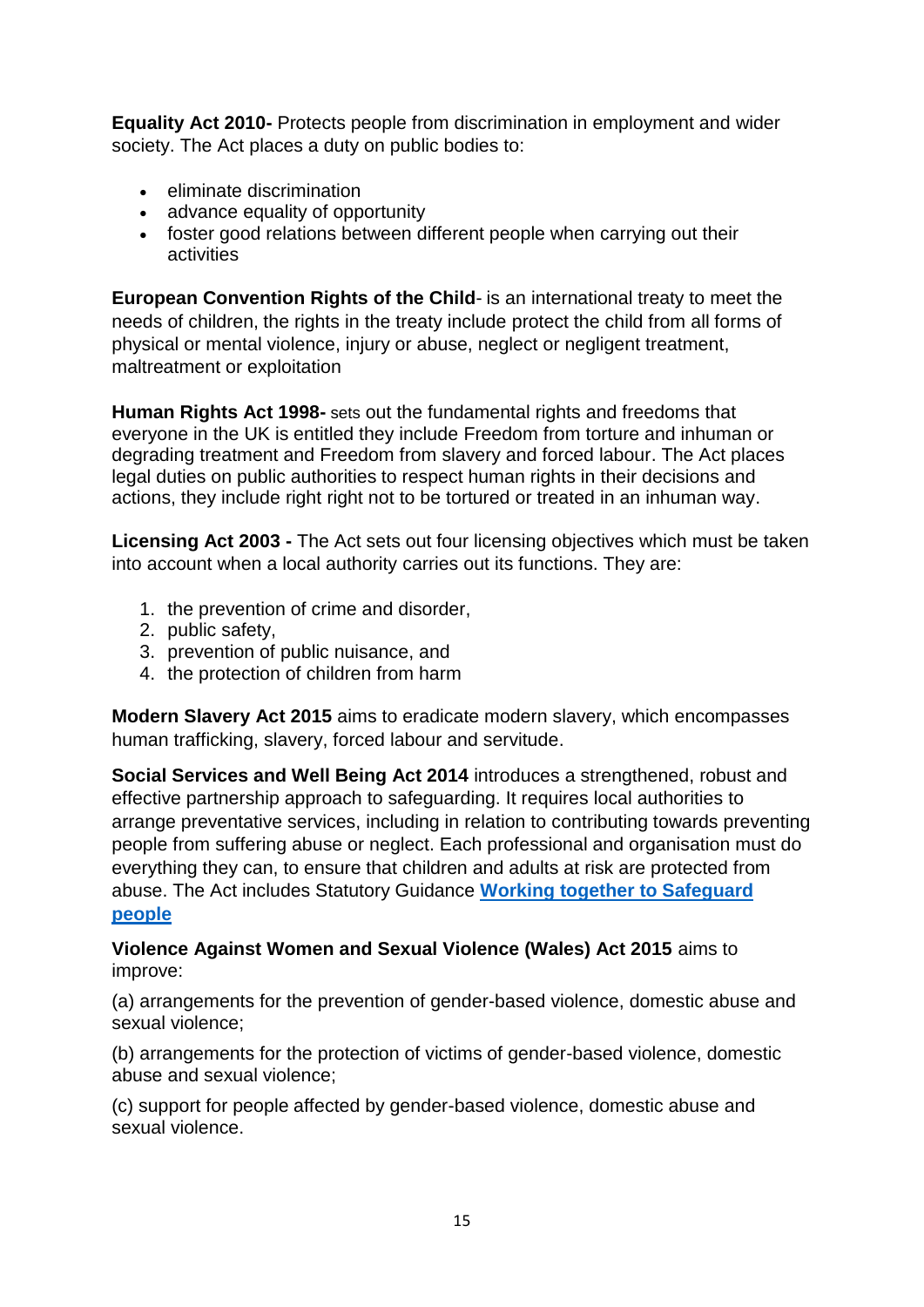#### **Appendix 2**

#### **Signs of Abuse and Modern Slavery**

#### **Children in Need**

Abuse and neglect are forms of maltreatment of a child. Somebody may abuse or neglect a child either directly by inflicting harm, or indirectly, by failing to act to prevent harm. Children may be abused in a family or in an institutional or community setting; by those known to them; or, more rarely, by a stranger. They may be abused by an adult or adults, or another child or children.

There are four types of child abuse. They are defined in the All Wales Child Protection Procedures and Welsh Government guidance *Safeguarding Children: Working Together Under the Children Act 2004* as follows:

#### **Physical abuse**

Physical abuse may involve hitting, shaking, throwing, poisoning, burning or scalding, drowning, suffocating, or otherwise causing physical harm to a child. Physical harm may also be caused when a parent or carer fabricates the symptoms of, or deliberately induces, illness in a child.

#### **The physical signs of abuse may include:**

- unexplained bruising, marks or injuries on any part of the body
- multiple bruises- in clusters, often on the upper arm, outside of the thigh
- cigarette burns
- human bite marks
- broken bones
- scalds, with upward splash marks
- multiple burns with a clearly demarcated edge.

N.B. Most children will collect cuts and bruises as part of the rough-and-tumble of daily life. Injuries should always be interpreted in light of the child's medical and social history, developmental stage and the explanation given. Most accidental bruises are seen over bony parts of the body, e.g. elbows, knees, shins, and are often on the front of the body. Important indicators of physical abuse are bruises or injuries that are either unexplained or inconsistent with the explanation given, or visible on the 'soft' parts of the body where accidental injuries are unlikely, e g, cheeks, abdomen, back and buttocks.

#### **Changes in behaviour that can also indicate physical abuse:**

- fear of parents being approached for an explanation
- aggressive behaviour or severe temper outbursts
- flinching when approached or touched
- reluctance to get changed, for example in hot weather
- depression or withdrawn behaviour
- running away from home.

#### **Emotional Abuse**

Emotional abuse is the persistent emotional maltreatment of a child such as to cause severe and persistent adverse effects on the child's emotional development. It may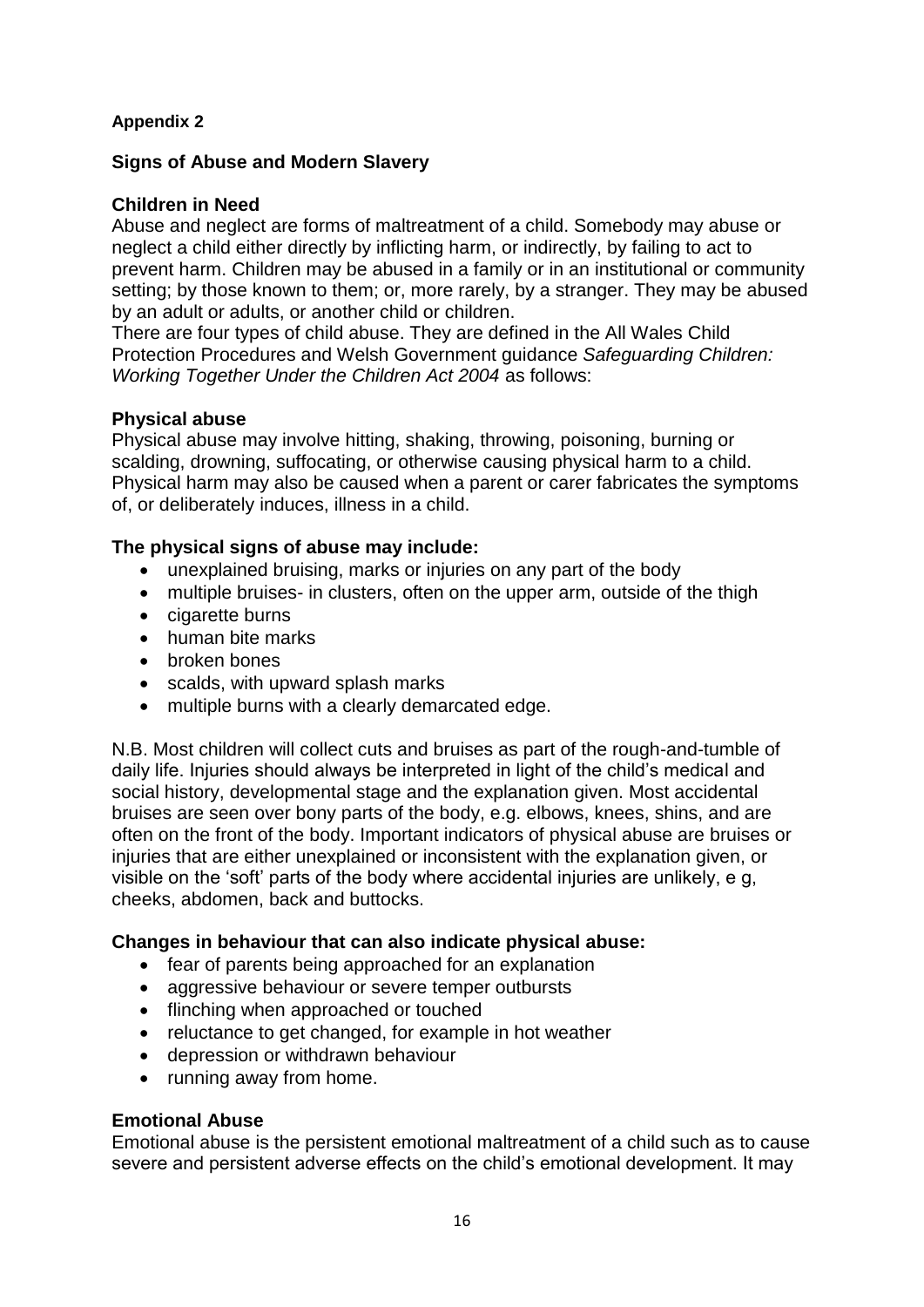involve conveying to children that they are worthless or unloved, inadequate, or valued only insofar as they meet the needs of another person. It may feature age or developmentally inappropriate expectations being imposed on children. It may involve causing children frequently to feel frightened or in danger, or the exploitation or corruption of children. Some level of emotional abuse is involved in all types of maltreatment of a child, though it may occur alone.

#### **Changes in behaviour which can indicate emotional abuse include:**

- neurotic behaviour e.g. sulking, hair twisting, rocking
- being unable to play
- fear of making mistakes
- sudden speech disorders
- self-harm
- fear of parent being approached regarding their behaviour
- developmental delay in terms of emotional progress

#### **Sexual Abuse**

Sexual abuse involves forcing or enticing a child or young person to take part in sexual activities, not necessarily involving a high level of violence, whether or not the child is aware of what is happening. The activities may involve physical contact, including assault by penetration (for example, rape or oral sex) or non-penetrative acts such as masturbation, kissing, rubbing and touching outside of clothing. They may also include non-contact activities, such as involving children in looking at, or in the production of, sexual images, watching sexual activities, encouraging children to behave in sexually inappropriate ways, or grooming a child in preparation for abuse (including via the internet).

#### **The physical signs of sexual abuse may include:**

- pain or itching in the genital area
- bruising or bleeding near genital area
- sexually transmitted disease
- vaginal discharge or infection
- stomach pains discomfort when walking or sitting down
- Pregnancy

#### **Changes in behaviour which can also indicate sexual abuse include:**

- sudden or unexplained changes in behaviour e.g. becoming aggressive or withdrawn
- fear of being left with a specific person or group of people
- having nightmares
- running away from home
- sexual knowledge which is beyond their age, or developmental level
- sexual drawings or language
- bedwetting
- eating problems such as overeating or anorexia
- self-harm or mutilation, sometimes leading to suicide attempts
- saying they have secrets they cannot tell anyone about
- substance or drug abuse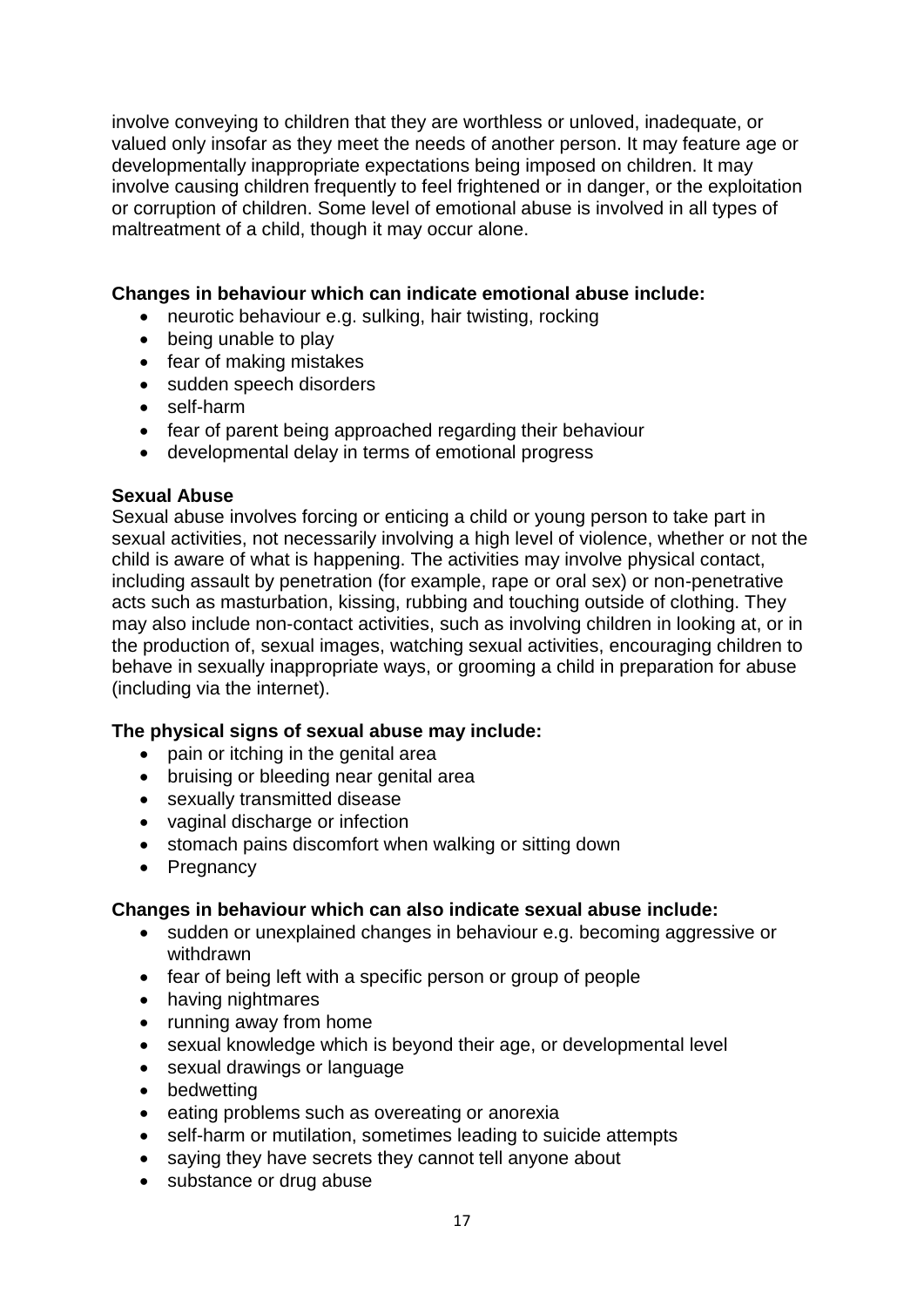- suddenly having unexplained sources of money not allowed to have friends (particularly in adolescence)
- acting in a sexually explicit way towards adults

#### **Neglect**

Neglect is the persistent failure to meet a child's basic physical and/or psychological needs, likely to result in the serious impairment of the child's health or development. It may involve a parent or carer failing to provide adequate food, shelter and clothing, failing to protect a child from physical harm or danger, or the failure to ensure access to appropriate medical care or treatment. It may also include neglect of, or unresponsiveness to, a child's basic emotional needs.

#### **The physical signs of neglect may include:**

- constant hunger, sometimes stealing food from other children
- constantly dirty or 'smelly'
- loss of weight, or being constantly underweight
- inappropriate clothing for the conditions.

#### **Changes in behaviour which can also indicate neglect may include:**

- complaining of being tired all the time
- not requesting medical assistance and/or failing to attend appointments
- having few friends
- mentioning being left alone or unsupervised

These definitions and indicators are not meant to be definitive, but only serve as a guide to assist you. It is important too, to remember that many children may exhibit some of these indicators at some time, and that the presence of one or more should not be taken as proof that abuse is occurring. There may well be other reasons for changes in behaviour such as a death or the birth of a new baby in the family or relationship problems between parents/carers. In assessing whether indicators are related to abuse or not, Social Services will always want to understand them in relation to the child's development and context.

#### **Adults in Need of Protection**

#### **Categories of Abuse**

There are many ways in which a vulnerable person may be abused. It is not unusual for an abused adult to suffer more than one kind of abuse. Accordingly, the impact of abuse and its seriousness for the individual must be evaluated in every case. *In safe Hands* identifies five main categories of abuse:

Physical Sexual Financial Emotional or Physiological **Neglect**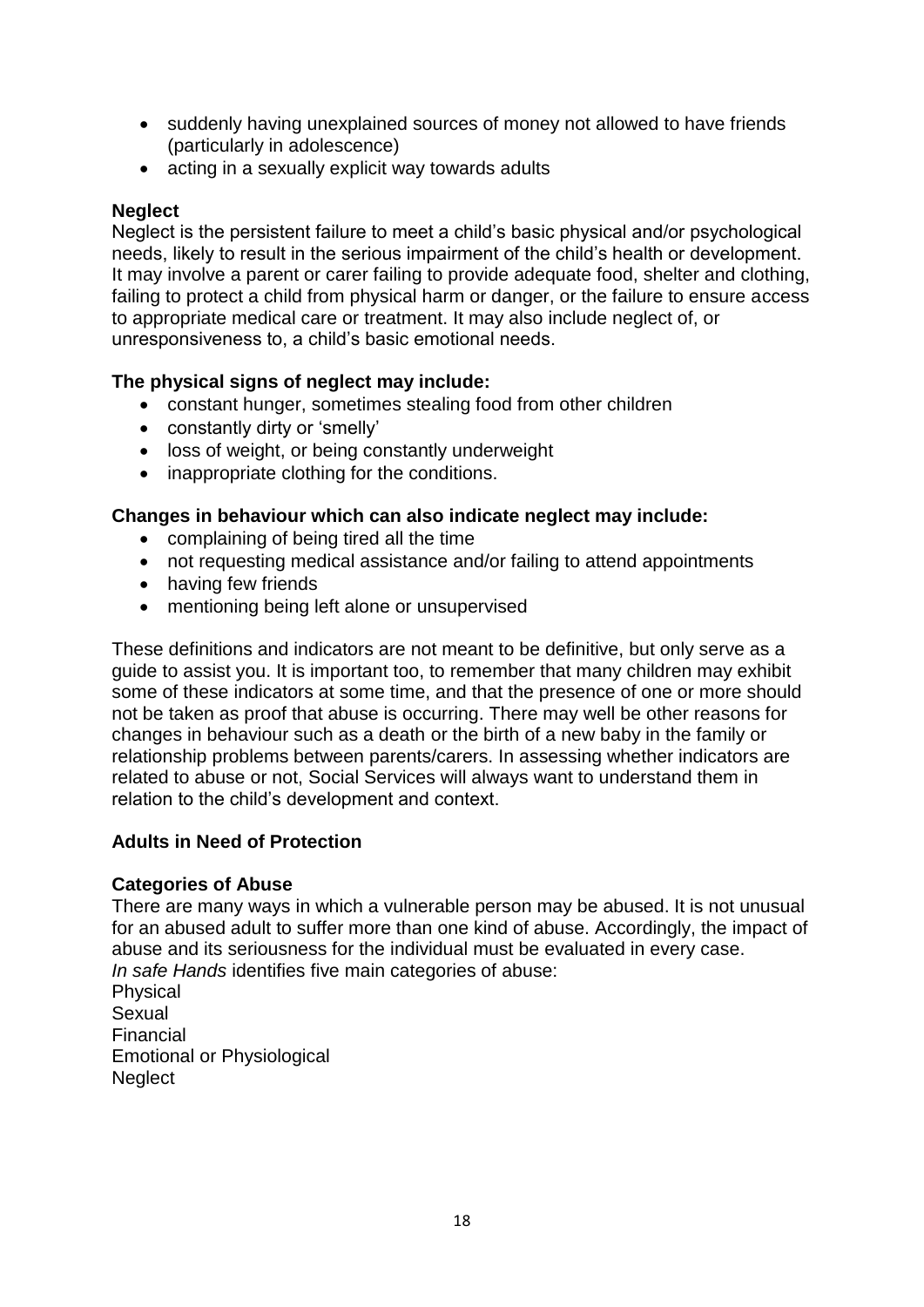#### **Physical Abuse**

Physical abuse is the unnecessary infliction of any physical pain, suffering or injury by a person who has responsibility, charge, care or custody of, or who stands in a position of or expectation of trust to, a vulnerable person. Physical abuse may also be perpetrated by on vulnerable adult upon another.

#### **Sexual Abuse**

Adult sexual abuse refers to the direct or indirect involvement of a vulnerable adult in sexual activity to which they are unwilling or unable to give informed consent, or which they do not fully comprehend, or which violates the social taboos of family roles, such as incest. Sexual abuse may also be perpetrated by one vulnerable adult upon another.

Any sexual activity that is not freely consenting is criminal. Where there is an abuse of trust, sexual activity may appear to be with consent, but is unacceptable because of the differences in power and influence between the people involved. Sexual abuse includes the involvement in prostitution or 'sex trafficking' of adults at risk.

#### **Emotional or Psychological Abuse**

Emotional or psychological abuse is the infliction of mental suffering by a person in a position or expectation of trust upon a vulnerable person. Emotional / psychological abuse may also be perpetrated by one vulnerable adult upon another. Emotional and psychological abuse includes bullying, which is typically deliberate, hurtful behaviour repeated over time, which can include physical abuse but often is verbal (name-calling and threats). It can undermine self-confidence, may cause the victim to become more isolated and sometimes leads to self-harm.

Emotional and psychological abuse, including **bullying and harassment**, can be very subtle, for example taking the form of ignoring or excluding the victim. Such abuse may be direct, such as by not responding to the person, or indirect, such as by giving unfair preference to another person.

Emotional and psychological abuse may be cumulative, possibly building up over months or even years. It may involve one or more person and may be part of the culture within any institution, organisation or service.

Another example of psychological abuse is when a vulnerable adult is incited, induced or exploited to commit a crime or abuse. Examples of this include inciting to steal, to perform acts of violence and commit sexual crimes. There have also been examples of vulnerable adults being exploited to commit acts of radical extremism. In determining whether emotional and psychological abuse has taken place, it is the impact on the vulnerable adult that counts. Individual actions may not seem significant and may even be a one-off, but if they are part of a wider pattern of abuse experienced by the vulnerable adult the impact on them may be significant. Therefore, the wider context in which action is experienced by the vulnerable adult must always be considered in determining whether or not abuse has occurred.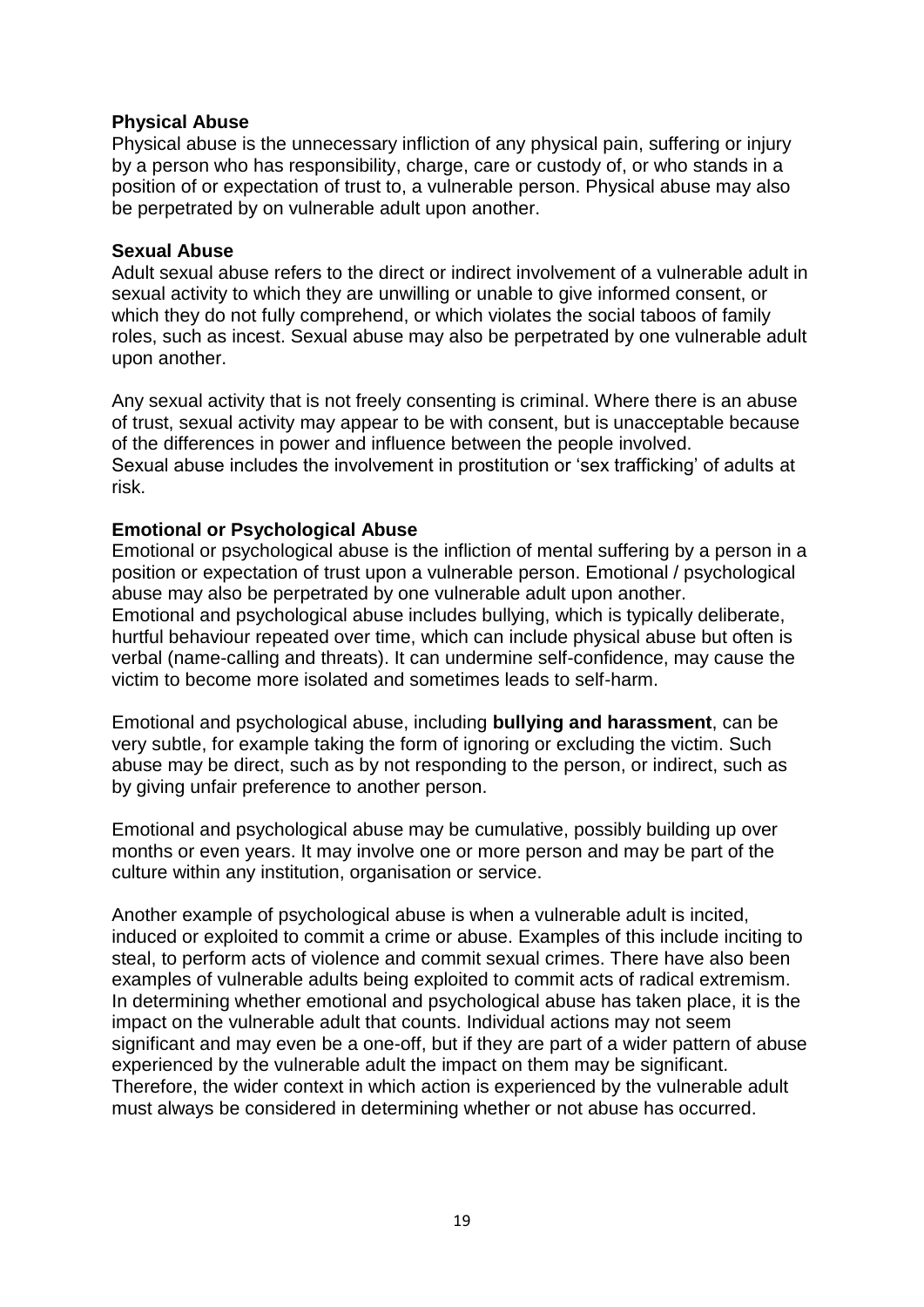#### **Financial or Material Abuse**

Financial or material abuse is any theft or misuse of a person's money, property or resources by a person in a position of, or expectation of, trust to a vulnerable person. Common forms of financial abuse are misuse by others of a vulnerable adult's state benefits or undue pressure to change wills. Financial / material abuse may also be perpetrated by one vulnerable adult upon another.

#### **Neglect**

Neglect is the failure of any person for whom there is an expectation of trust and /or the responsibility, charge, care or custody of a vulnerable person to provide that degree of care which a reasonable person in a like position would provide. Neglect may be criminal or non-criminal. It may also be as a result of intentional or non-intentional acts or omissions.

#### **Modern Slavery**

Modern slavery encompasses slavery, servitude, forced and compulsory labour and human trafficking. Traffickers and slave drivers coerce, deceive and force individuals against their will into a life of abuse, servitude and inhumane treatment. Victims may be sexually exploited, forced to work for little or no pay or forced to commit criminal activities against their will. Victims are often pressured into debt-bondage and are likely to be fearful of those who exploit them, who will often threaten and abuse victims and their families. All of these factors make it very difficult for victims to escape. There is no typical victim of slavery – victims can be men, women or children of all ages and nationalities. Many victims are foreign nationals who are brought to the UK specifically so they can be abused and exploited for the benefit of others. Some are tricked into believing they are simply paying others to facilitate their journey to the UK, or that they are being smuggled here. Many often do not find out that they are destined for a life of abuse and servitude until after they arrive.

Not all victims of modern slavery are trafficked across the border. We know that the internal trafficking of victims to other parts of the country takes place, and other forms of modern slavery take place that involve no movement of the victim at all

Types of slavery include:

**Child trafficking** Young people (under 18) are moved either internationally or domestically so they can be exploited.

**Forced labour/debt bondage** Victims are forced to work to pay off debts that realistically they never will be able to. Low wages and increased debts mean not only that they cannot ever hope to pay off the loan, but the debt may be passed down to their children.

**Forced Labour** Victims are forced to work against their will, often working very long hours for little or no pay in dire conditions under verbal or physical threats of violence to them or their families. It can happen in many sectors of our economy, from mining to tarmacking, hospitality and food packaging.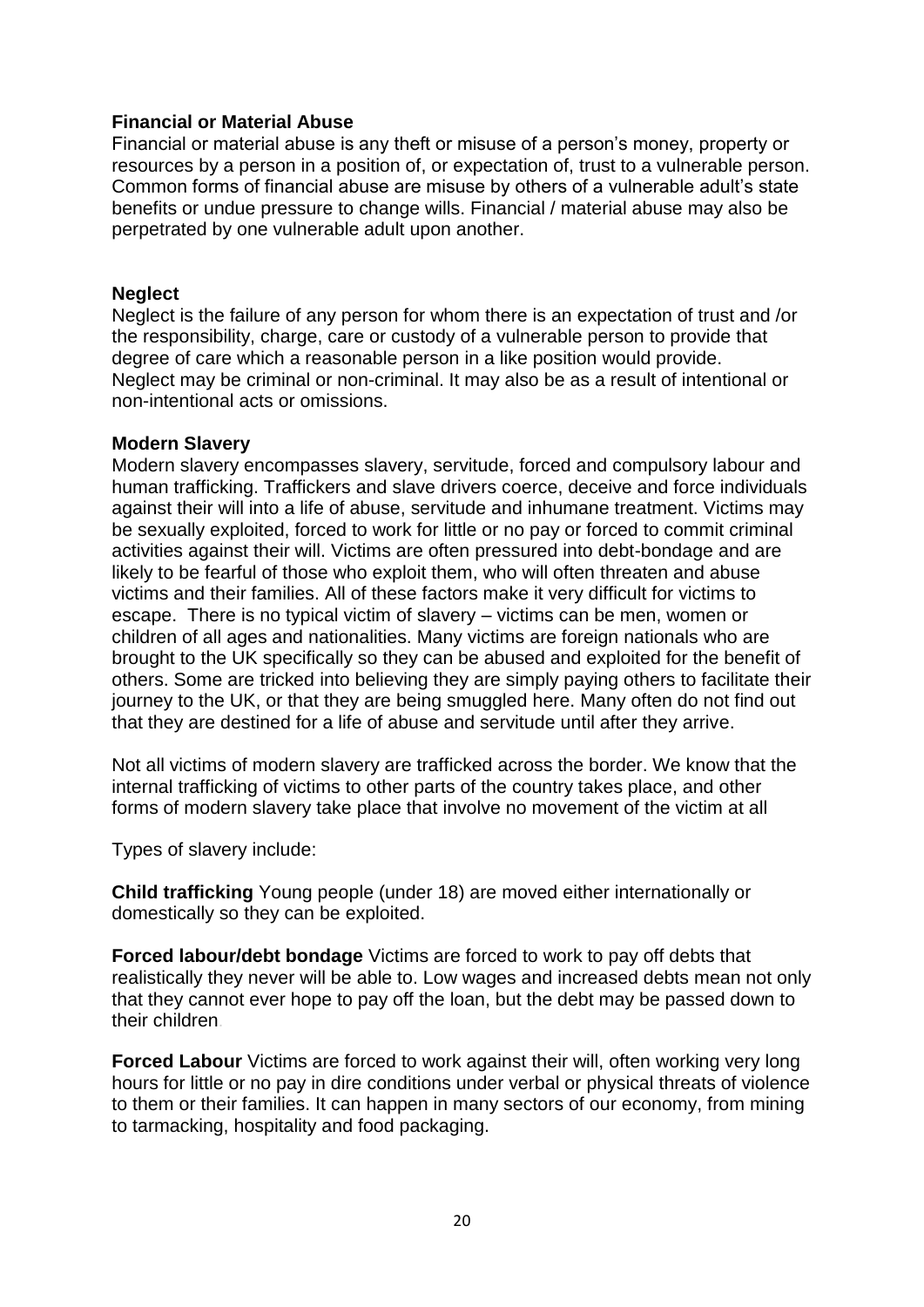**Sexual exploitation** Victims are forced to perform non-consensual or abusive sexual acts against their will, such as prostitution, escort work and pornography. Whilst women and children make up the majority of victims, men can also be affected. Adults are coerced often under the threat of force, or another penalty.

**Criminal exploitation** Often controlled and maltreated, victims are forced into crimes such as cannabis cultivation or pick pocketing against their will.

**Domestic servitude** Victims are forced to carry out housework and domestic chores in private households with little or no pay, restricted movement, very limited or no free time and minimal privacy often sleeping where they work. As it takes place in private households it is a deeply hidden form of exploitation.

#### **Signs and symptoms**

- Victims may show signs of physical or psychological abuse, look malnourished or unkempt, or appear withdrawn.
- Victims may rarely be allowed to travel on their own, seem under the control, influence of others, rarely interact or appear unfamiliar with their neighbourhood or where they work.
- Victims may be living in dirty, cramped or overcrowded accommodation, and / or living and working at the same address.
- Victims may have no identification documents, have few personal possessions and always wear the same clothes day in day out. What clothes they do wear may not be suitable for their work.
- Victims have little opportunity to move freely and may have had their travel documents retained, e.g. passports.
- They may be dropped off / collected for work on a regular basis either very early or late at night.
- Victims may avoid eye contact, appear frightened or hesitant to talk to strangers and fear law enforcers for many reasons, such as not knowing who to trust or where to get help, fear of deportation, fear of violence to them or their family.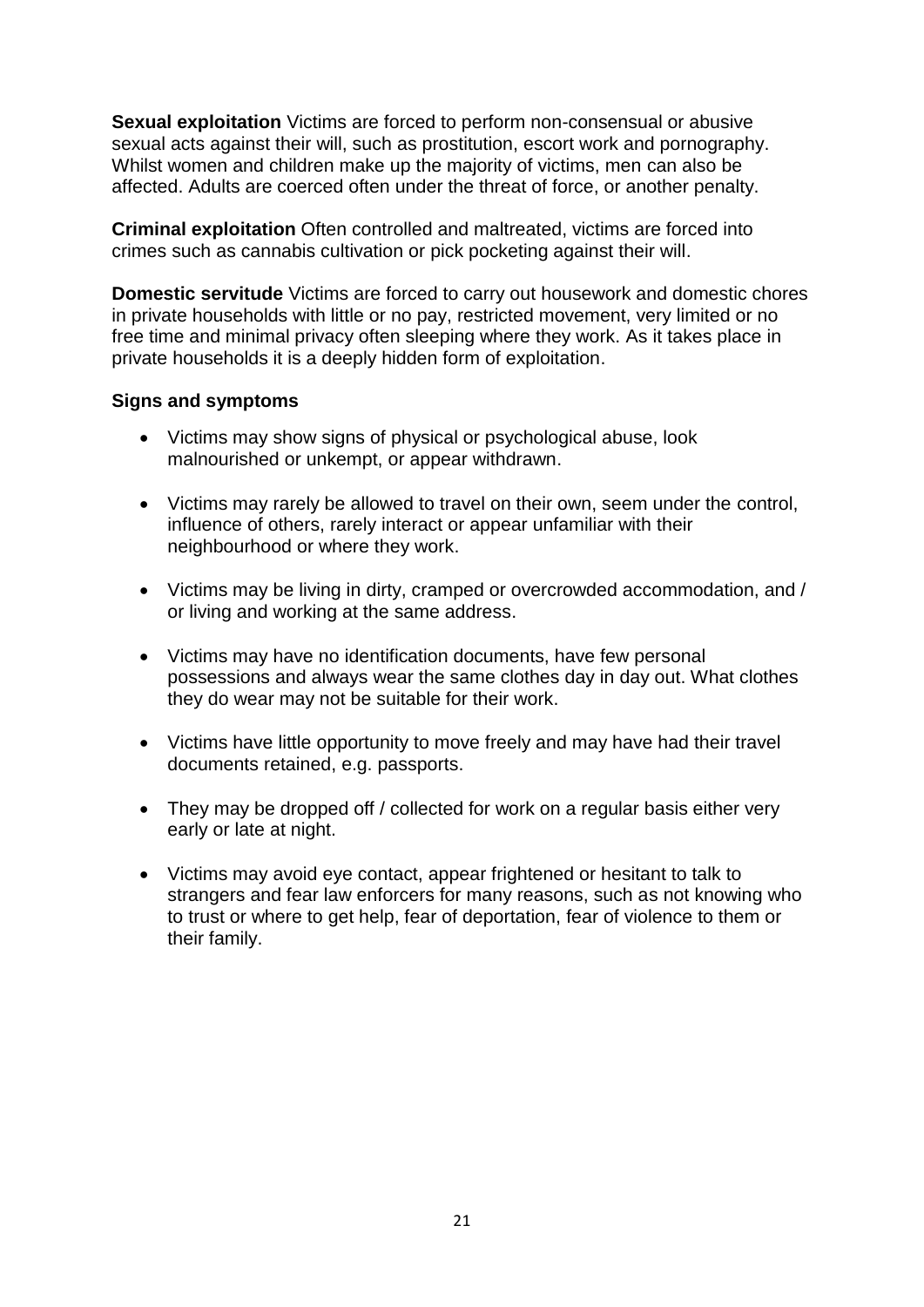#### **Appendix 3 CODE OF CONDUCT AND SAFE WORKING PRACTICES**

1. This code of conduct is a statement and is a description of the professional standards of practice that are required from all Council employees when undertaking their day-to-day duties.

2. The code of conduct reflects current practice and it is expected that employees can identify the following standards as those which they aim to emulate daily.

3. It is anticipated that this code of conduct provides a better understanding for members of the public using Council services of what is expected of the Council's employees and the manner in which the employer supports its employees to undertake work effectively and in a manner respectful of the needs of individuals.

4. Every employee should give a good example in terms of behaviour to ensure that children and adults are protected and safeguarded. The following guidelines provide details of examples of good practice which must be used, along with specific codes of conduct (e.g. Flintshire County Council codes of conduct), which could be relevant to roles, activities or specific events.

- You should always be open for the public to scrutinise you when working with children and adults and you should avoid situations where a councillor, employee, volunteer or service provider is with a child or children or vulnerable adult alone without anyone else to observe him or her.
- You should follow the required process for reporting incidents, e.g. an incident of health and safety importance.
- Children and adults have a right to privacy, equality, respect and dignity and a safe and positive environment.
- councillors, employees, volunteers and contracted service providers must give priority to the welfare and safety of the child or adult before concerns for performance.
- If a child or adult arrives at an activity or service exhibiting signs or symptoms which cause you concern, you must act appropriately and follow the procedures outlined in the policy.
- Be aware of the need to ensure safe practices when meeting children and adults.

#### **YOU SHOULD**

- Work in accordance with this safeguarding policy. If in doubt, contact the Designated Safeguarding Lead in your Portfolio.
- Work in an open environment (e.g. you should avoid private situations or those which cannot be observed and encourage an open environment, i.e. no secrets); Treat every child and adult fairly with respect and dignity.
- Put the welfare of each child and adult first.
- Ensure a safe and appropriate distance with participants (e.g. it is not appropriate to have a close relationship with a child or an adult).
- Create an equal relationship based on trust which empowers children and adults to share in the decision making process.
- Get the most current information about training and safeguarding issues.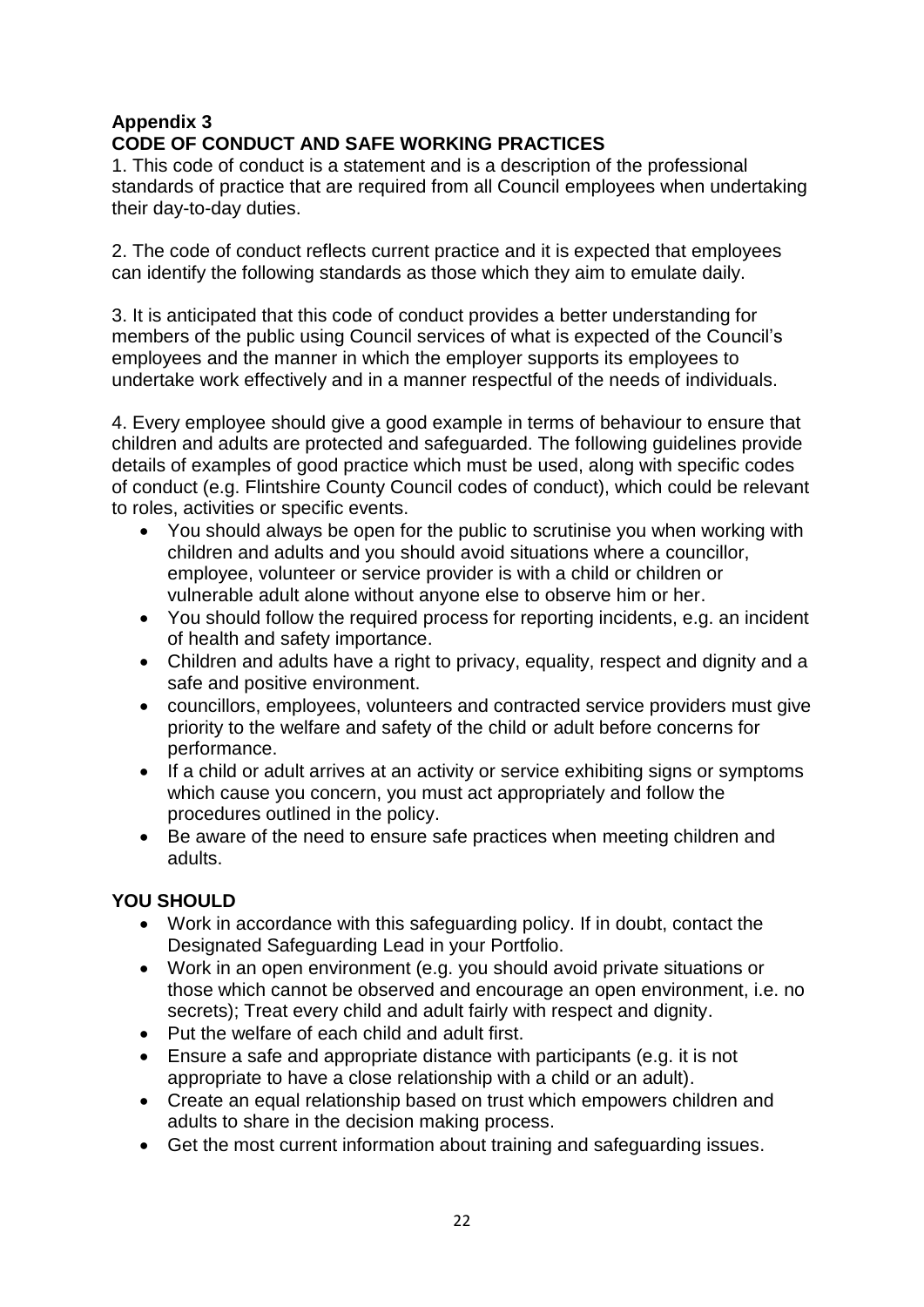- Be an excellent example this includes not smoking, drinking alcohol or swearing in the company of children and adults.
- Make sure that photographic or filming equipment is used appropriately and a parent or carer of the participants has given their permission.
- Keep a record in writing of any injury which is sustained, along with any treatment administered in accordance with Council policy.
- Report any concerns immediately to your manager or to their manager if allegations have been made against him/her.

#### **YOU SHOULD NOT**

- Touch or allow inappropriate touching in any way, use force or inappropriate language or make suggestive sexual comments.
- Make a child cry as a means of controlling him / her, or use any behaviour control techniques not authorised by the Council's policy and procedures.
- Ignore allegations made by a child or adult. All allegations or disclosures of abuse by a child or vulnerable adult should be reported immediately to Social Services or the Police.
- Undertake tasks of a personal nature for children or adults which they could do for themselves.
- Invite or permit children or an adult to come to your home where they will be alone with you.
- Enter areas that have been specifically set-aside for the other sex.
- Use the internet, an electronic device or a telephone to access child pornography sites.
- Access any form of child pornography including printed material
- Investigate reports of abuse.
- Promise to keep secrets or confidentiality.
- Make assumptions or offer alternative explanations.
- Contact alleged abusers.
- Spread confidential information concerning individual cases to anyone unless through recognised reporting procedures.

5. An employee who breaches any condition of the above code of conduct will face an investigation and could face disciplinary steps which could lead to dismissal and the possibility of a criminal investigation if there is evidence of illegal activity.

6. Volunteer services that breach the code of conduct will be suspended immediately. If there is evidence of illegal activity, the name of the volunteer will be drawn to the attention of the relevant authorities and he /she could face a criminal investigation.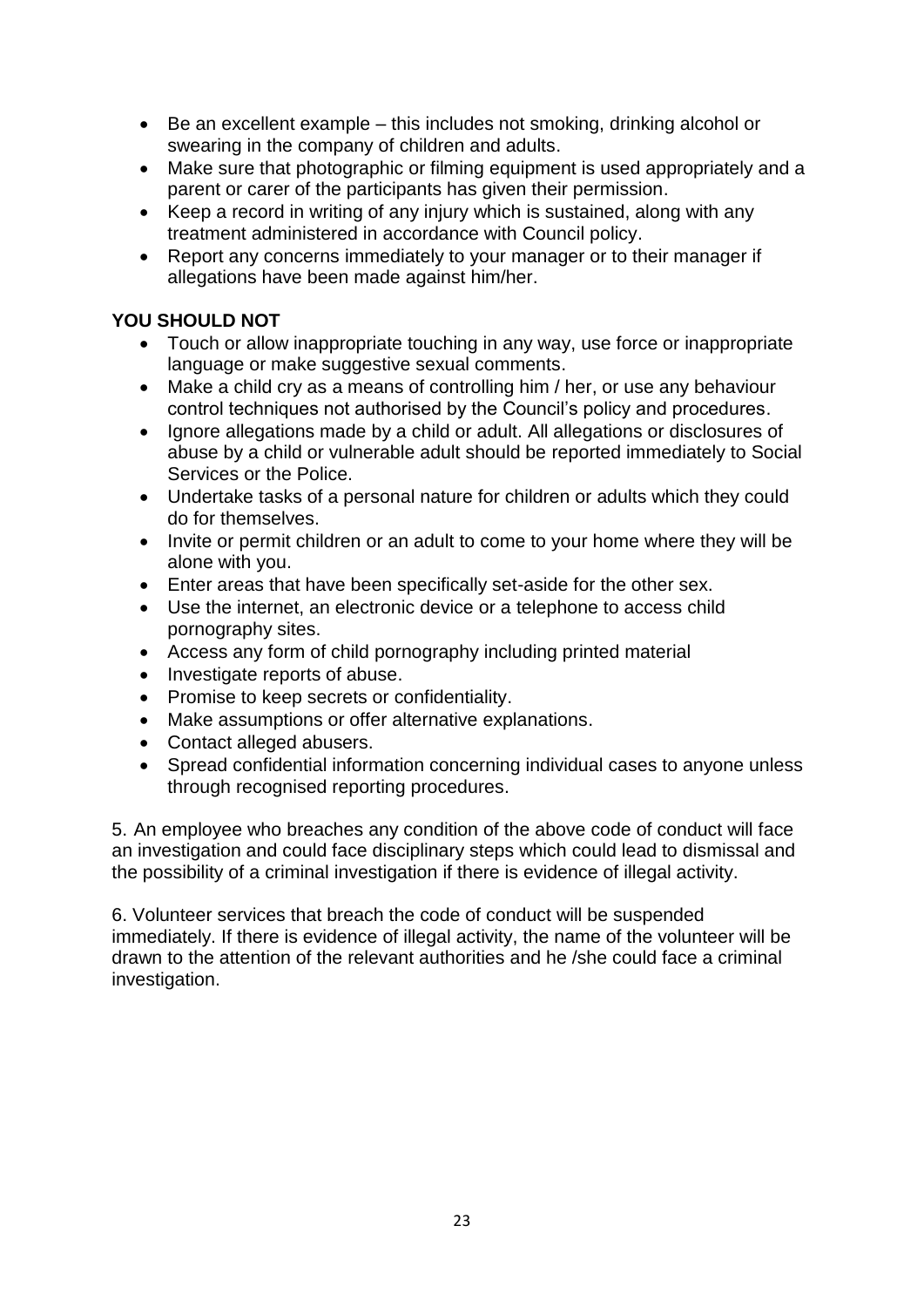#### **Appendix 4 Good Practice Guidelines for Councillors – Safe Contact with Children and Vulnerable Adults**

- 1. These guidelines are a statement and description of the standards of conduct expected from all members of the Council when having contact with children or vulnerable adults \*in their office as a councillor.
- 2. The guidelines are supplementary to, and do not replace, the Members' Code of Conduct. The Members' Code of Conduct remains relevant whenever a member acts in his / her role as elected member, and also at any time in relation to not bringing the office or the Council into disrepute.
- 3. Some of the requirements of the Code are: ‐
	- To show respect to others and be mindful of them
	- To address equal opportunity for everyone, regardless of their gender, race, disability, sexual orientation, age or religion
	- Not to disclose confidential information without consent
	- Not to behave in a manner which would bring your office or the Council into disrepute
	- To report any behaviour likely to be criminal by another member or employee to the appropriate authority
	- Not to use your position inappropriately to cause someone advantage or disadvantage.

4. Members may come into contact with children and vulnerable adults through their position on a committee or working group, or through their role as local member. They may also come into contact with them when representing the Council on external bodies or taking part in events arranged by the Council. Every member of the Council has a corporate parent responsibility for looked after children, and every member also has a responsibility to follow good practice for safeguarding children and vulnerable adults.

5. The aim of these guidelines is to reflect current practice and it is expected that members identify the following standards as those which they aim to reach daily.

6. It is expected that these guidelines give a better understanding to members of the public of what is expected by councillors when they come into contact with them.

7. Every councillor should give a good example in terms of behaviour to ensure that children and vulnerable adults are protected and safeguarded. The guidelines below give details of examples of good practice that must be used

#### **YOU SHOULD**

- Become familiar with the Council's safeguarding policies and guidelines and the current procedures for reporting incidents etc.
- Attend training on safeguarding children and vulnerable adults.
- Reporting concerns or allegations immediately to Social Services.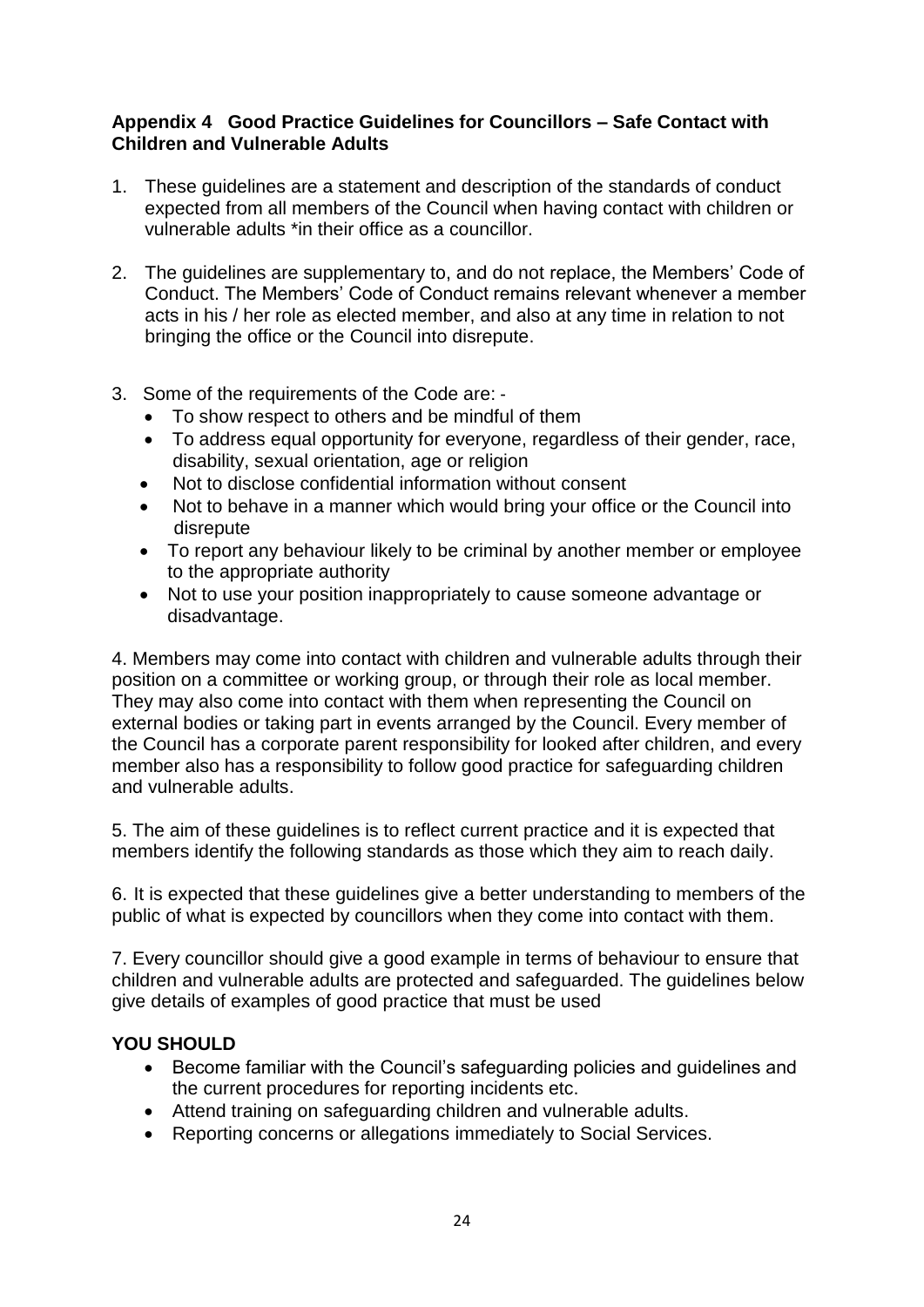- Be open to public scrutiny at all times when working with children and young people, and try and avoid situations where you are alone with a child or children or vulnerable adult, with nobody to observe you.
- Respect children and adults' right to privacy, equality, respect and dignity and a safe and positive environment.
- Place the child or adult's welfare and safety above other considerations.
- Create an equal relationship based on trust which empowers children and adults to share in the decision‐making process.
- Be an excellent example for children and vulnerable adults.

#### **YOU SHOULD NOT**

- Touch or allow inappropriate touching in any way, use force or inappropriate language or make suggestive sexual comments.
- Ignore allegations made by a child or adult; all allegations or disclosures of abuse by a child or adult should be reported immediately to Social Services of the Police.
- Invite or allow children or a vulnerable adult to come to your home where they will be alone with you.
- Enter areas in the Council's buildings that have been specifically allocated for the opposite sex.
- Use the internet, electronic device or telephone to access child pornography sites.
- Spread confidential information concerning individual cases to anyone unless through recognised reporting procedures.
- Investigate allegations of abuse.
- Contact the alleged abuser.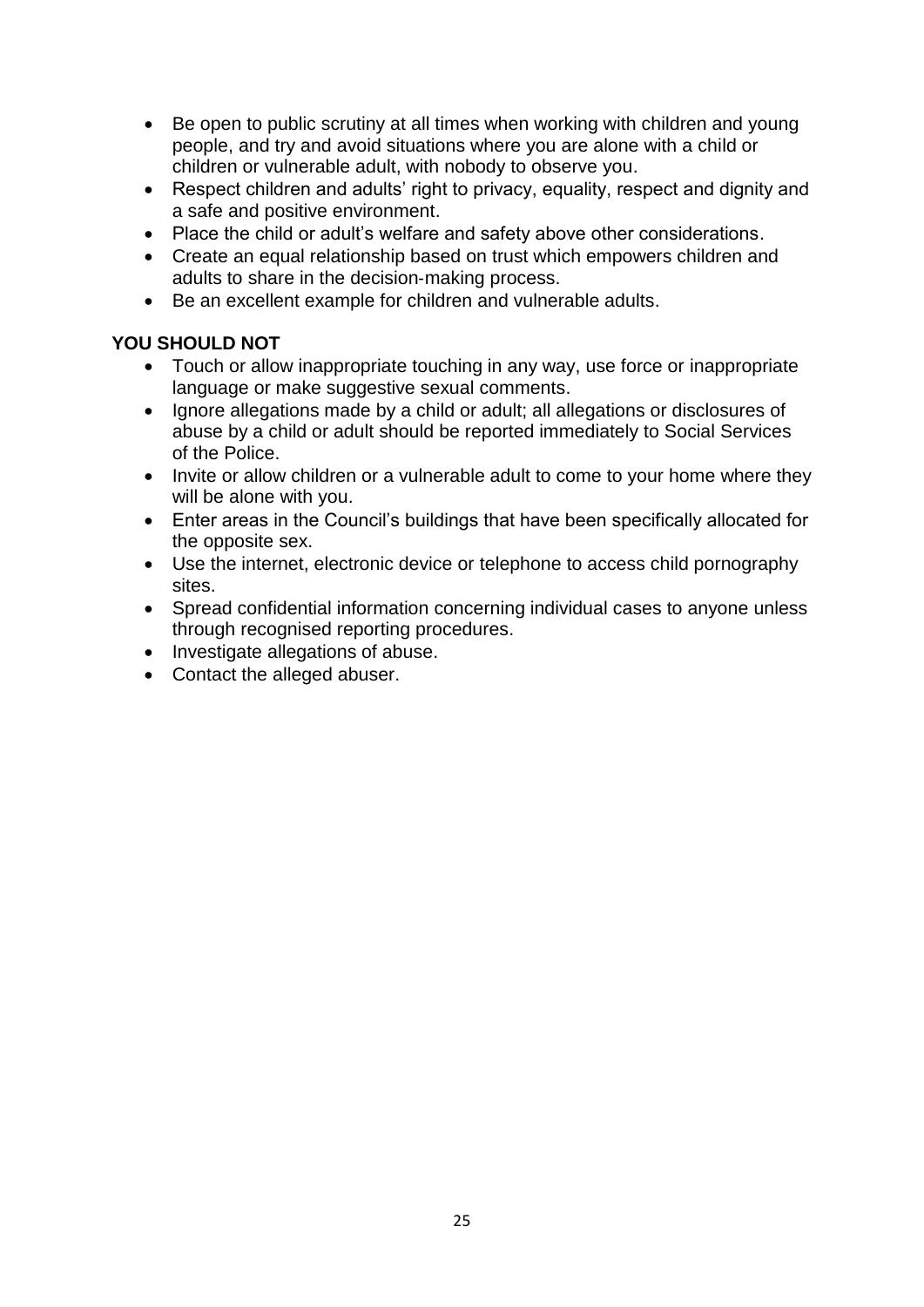#### **Appendix 5 Record Keeping**

#### Top tips for good records

- Factual information e.g. times, dates, names, witnesses
- All contacts i.e. face to face, telephone, correspondence
- Contact with other agencies
- Decisions made
- Records must be a clear, accurate record what people said using their own words
- Keep objective
- List actions in correct order
- Date and sign your record
- Use a ball point pen black ink preferable
- Legible hand writing
- Keep a copy for future reference

#### What to record

- What was observed
- What was heard
- What was disclosed / said to you
- Date incident took place
- Time incident took place
- People involved
- Location
- Sign and date record

#### Information should be shared when:

- Risk to individual or others
- A law has been broken

#### How to share information

- Gain consent if possible, if not, let the person know you will have to tell someone
- Need to know basis
- Secure sharing no faxes, messages on answer machines. If you can't verify identity of person, not over the phone
- Record actions
- If in doubt, ask the manager

#### Data Protection Act

The law expects that all records are:

- Accurate, honest, and fair
- Kept securely
- Have a genuine purpose for being kept
- Relevant to their purpose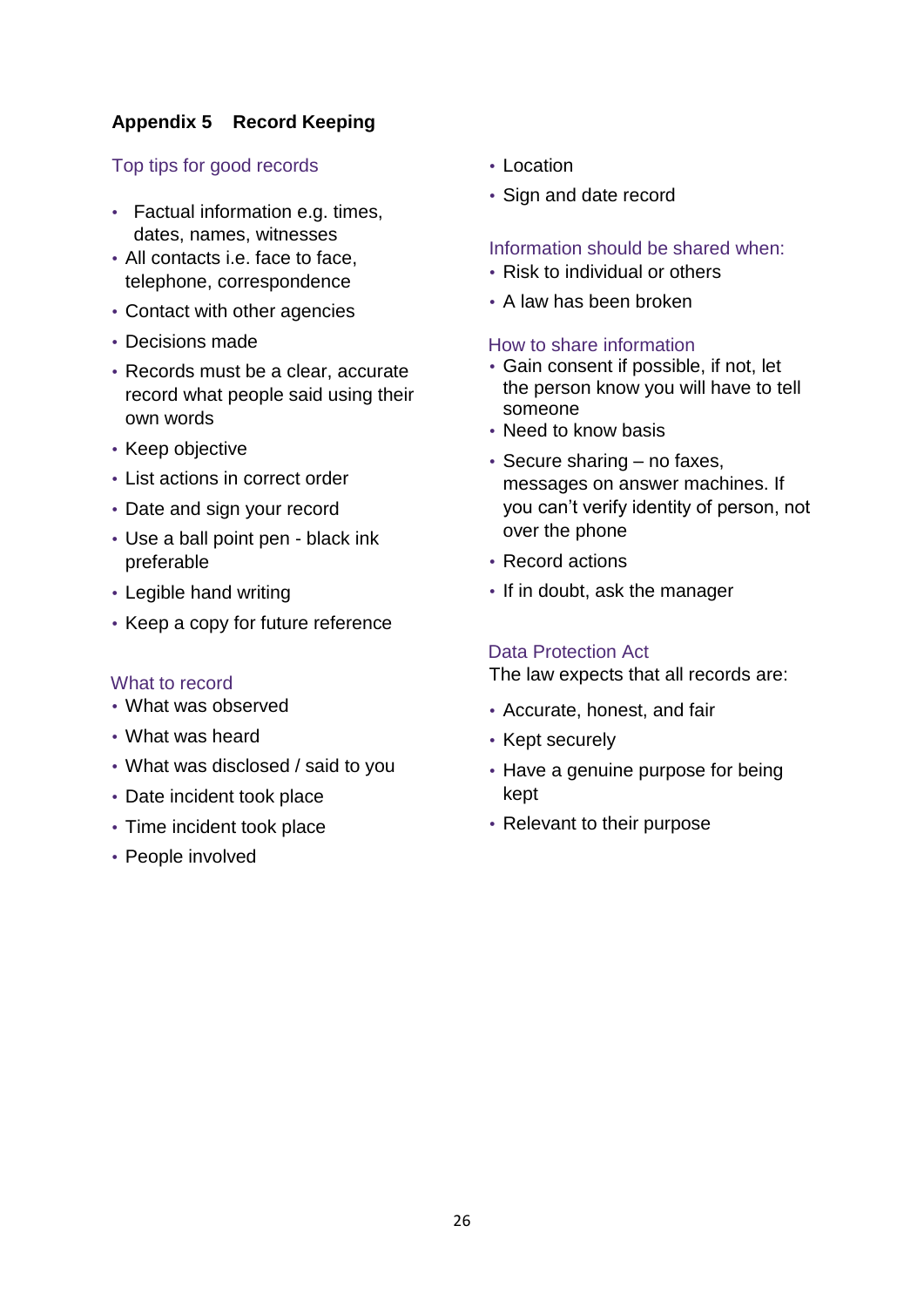#### **FLINTSHIRE COUNTY COUNCIL**

#### **CORPORATE SAFEGUARDING PANEL**

#### **TERMS OF REFERENCE**

#### **1. Purpose**

1.1 To ensure that "Safeguarding" is everybody's business in every Service within the Council working on the premise that "Safeguarding" is a wider concept than the protection of children and adults and deals with the promotion of:

- Physical, emotional and mental health;
- Protection from harm and neglect;
- Education, training and leisure;
- Contribution to society
- Social and economic well-being.

1.2 To ensure that the Council has in place, and is operating, effective management and assurance processes and controls for safeguarding children and vulnerable adults and fulfils its duties corporately and in partnership with other statutory agencies.

1.3 To consider matters referred to the Panel within its terms of reference and to drive forward improvements in safeguarding.

#### **2. Responsibilities of the Panel**

2.1 To take an overview of the Council's (and partner agencies) responsibilities towards safeguarding and examine ways in which the Council as a whole and partner agencies can secure the safeguarding and wellbeing of children and vulnerable adults in the area.

2.2 To ensure that the Council and its departments are fully compliant with legislation and policy pertaining to safeguarding.

2.3 To ensure there are good joint working arrangements between Council departments and partner agencies, including working arrangements with the North Wales Safeguarding Boards

2.4 To monitor and scrutinise the performance of safeguarding activities across the Council supporting good practice and challenging and holding to account poor practice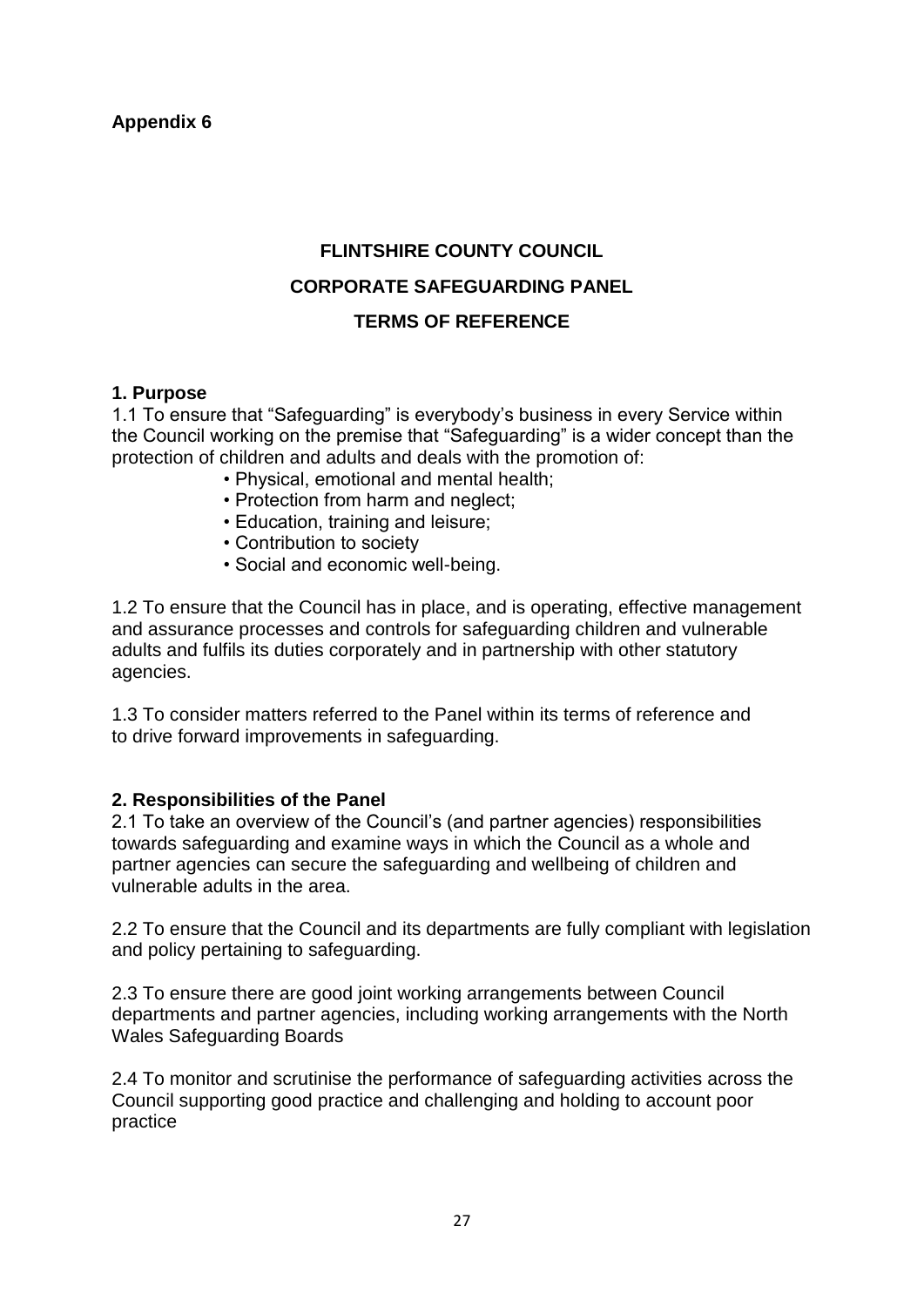2.5 To ensure that positive practices are maintained, lessons are learnt and changes made in the areas that require improvements.

2.6 To develop and oversee implementation of a Council wide safeguarding policy.

2.7 To develop and oversee implementation of a corporate Safeguarding Workforce Development Strategy and Training Plan

2.8 To develop and oversee implementation of an annual work programme for the Panel

2.9 To maintain a strategic overview of all developments, plans, policies and strategies for safeguarding and to make appropriate recommendations for action.

2.10 To produce an annual safeguarding report (that will link with the requirements for an annual report through the North Wales Safeguarding Board)

2.11 To ensure safe recruitment processes are implemented and adhered to across the Council

2.12 To ensure that thematic safeguarding issues are actively addressed across the Council e.g. human trafficking/ modern slavery/ child sexual exploitation.

2.13 To ensure Members are regularly updated on issues relating to safeguarding practice

#### **3. Membership**

3.1 Membership of the group will include:

- Chief Officer Social Services (Chair)
- Chief Officer Education and Youth (Vice Chair)
- Senior Manager for Safeguarding in Social Services
- Designated Safeguarding Leads from each Council Portfolio (see Appendix 1)
- Human Resources Service representative
- Corporate Services
- Elected member

3.2 In exceptional circumstances a Portfolio representative must be identified to attend a meeting if the named representative is unable to attend.

3.3 Additional members can be co-opted onto the Panel with the approval of the Chair.

3.4 According to the agenda individuals that are not part of the Panel may be invited to attend meetings to discuss and/or present key items.